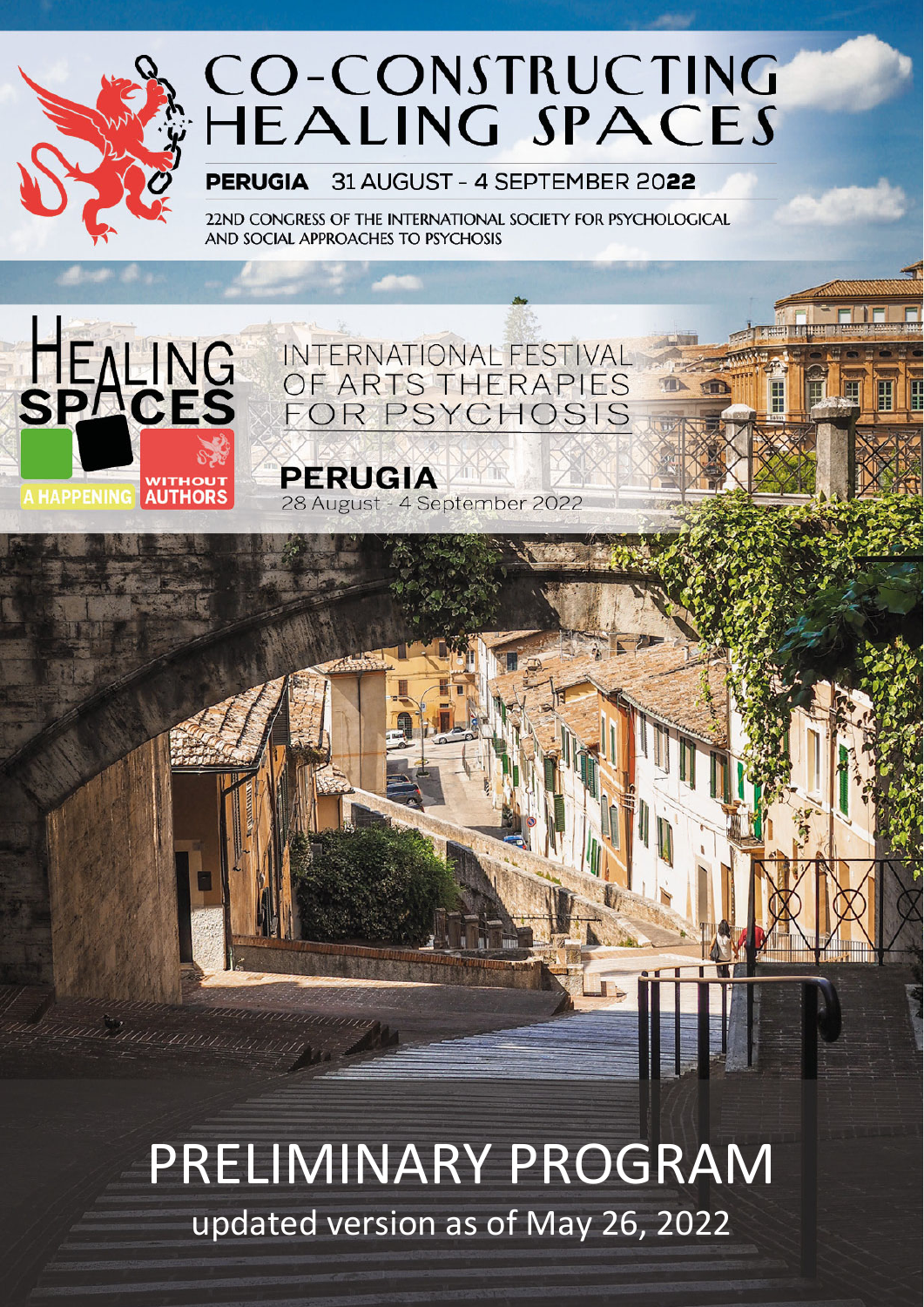## **PRE CONFERENCE** (in Italian)

| $08:45 - 09:15$ | Introduction:<br>Claudia Mazzeschi, Maurizio Peciccia, Alfonso Tortorella                                                                                                                                                                                                                                                                                                                                                                                 | <b>Plenary Hall</b> |
|-----------------|-----------------------------------------------------------------------------------------------------------------------------------------------------------------------------------------------------------------------------------------------------------------------------------------------------------------------------------------------------------------------------------------------------------------------------------------------------------|---------------------|
| $09:15 - 10:30$ | <b>Plenary Section</b> (in Italian):<br>Nascita ed evoluzione della psichiatria di comunità<br>Chairperson: Sarantis Thanopulos                                                                                                                                                                                                                                                                                                                           | <b>Plenary Hall</b> |
| 09:15           | <b>Plenary Session Introduction</b><br>Sarantis Thanopulos (International Psychoanalytic Association, Italy)                                                                                                                                                                                                                                                                                                                                              |                     |
| 9:30            | Come è nata una Psichiatria di Comunità<br>Francesco Scotti (Italy)                                                                                                                                                                                                                                                                                                                                                                                       |                     |
| 10:00           | Discussion                                                                                                                                                                                                                                                                                                                                                                                                                                                |                     |
| $10:30 - 11:00$ | <b>COFFEE BREAK</b>                                                                                                                                                                                                                                                                                                                                                                                                                                       |                     |
| $11:00 - 13:30$ | <b>Round Table:</b><br>Le terapie psicologiche e sociali delle psicosi: esperienze regionali della rete italiana ISPS<br>Chairperson: Livia Buratta (ISPS Italy)                                                                                                                                                                                                                                                                                          | <b>Plenary Hall</b> |
| 11:00           | Marco Grignani (ISPS Umbria)<br>Andrea Narracci (ISPS Lazio)<br>Giovanni Giusto (ISPS Liguria)<br>Elda Arpaia (ISPS Lombardia)<br>Luisa Ariano (ISPS Campania)<br>Alessandro Coni (ISPS Sardegna)<br>Angelo Malinconico (ISPS Molise)<br>Vincenzo Messina (ISPS Sicilia)<br>Paola Cannone, Corradina Esposito (ISPS Piemonte)<br>Claudia Bartocci (ISPS Veneto)<br>Giovanni Smerieri (ISPS Emilia Romagna)<br>Matteo Raciti, Chiara Gestri (ISPS Toscana) |                     |
| 13:00           | <b>Discussion</b>                                                                                                                                                                                                                                                                                                                                                                                                                                         |                     |
| $13:30 - 14:30$ | <b>LUNCH</b>                                                                                                                                                                                                                                                                                                                                                                                                                                              |                     |
| $14:30 - 16:00$ | <b>Symposium 1:</b><br>Evoluzioni della psichiatria di comunità in Umbria<br>Chairperson: Marco Grignani (Italy)                                                                                                                                                                                                                                                                                                                                          | <b>Aula Magna</b>   |
| $14:30 - 16:00$ | <b>Symposium 2:</b><br>Gestualità e fruizione estetica nel teatro dell'intersoggettività<br>Chairperson: Leonardo Boccone (Italy)                                                                                                                                                                                                                                                                                                                         | Aula B              |
| 14:30 - 15:45   | Panel 1:                                                                                                                                                                                                                                                                                                                                                                                                                                                  | Aula D              |
| 14:30           | Creare uno spazio di accoglienza attraverso il laboratorio artistico: il caso-studio dell'inserimento di Claudio nelle attività di<br>Arte per la Terapia del Servizio di Salute Mentale di Monte Tomatico<br>Ersilia Lanna (Italy)                                                                                                                                                                                                                       |                     |
| 14:45           | L'incubo come mezzo per ritrovare il sé dissociato<br>Giovanni Smerieri (Italy)                                                                                                                                                                                                                                                                                                                                                                           |                     |
| 15:00           | La scelta del colore rosso: processi creativi e riconfigurazione del corpo in un caso di tetraplegia<br>Francesco Fondacci (Italy)                                                                                                                                                                                                                                                                                                                        |                     |
| 15:15           | Discussion                                                                                                                                                                                                                                                                                                                                                                                                                                                |                     |
| $14:30 - 16:00$ | <b>Symposium 3:</b><br>Approccio di gruppo psicoanalitico multifamiliare nel trattamento di patologie gravi<br>Chairperson: Alessandro Antonucci (Italy)                                                                                                                                                                                                                                                                                                  | Aula L              |
| $16:00 - 16:30$ | <b>COFFEE BREAK</b>                                                                                                                                                                                                                                                                                                                                                                                                                                       |                     |
| $16:30 - 18:00$ | <b>Symposium 4:</b><br>Riflessioni sulle esperienze condotte nelle comunità terapeutiche del Gruppo Redancia nel 2021<br>Chairperson: Giovanni Giusto (Italy)                                                                                                                                                                                                                                                                                             | <b>Aula Magna</b>   |
| $16:30 - 18:00$ | <b>Symposium 5:</b><br>L'intervisione come ontogenesi e filogenesi dell'esperienza vissuta. Un esempio pratico di intersoggettività<br>Chairperson: Elda Arpaia (Italy)                                                                                                                                                                                                                                                                                   | Aula B              |
| $16:30 - 18:00$ | <b>Symposium 6:</b><br>Integrazione di strumenti terapeutici (psicofarmacoterapia, psicoterapia e socioterapia) nella cura della psicosi<br>Chairperson: Carmine Panico (Italy)                                                                                                                                                                                                                                                                           | Aula D              |
| $16:30 - 18:00$ | <b>Workshop:</b><br>Gruppi di psicoanalisi multifamiliare<br>Andrea Narracci (Italy)                                                                                                                                                                                                                                                                                                                                                                      | Aula F              |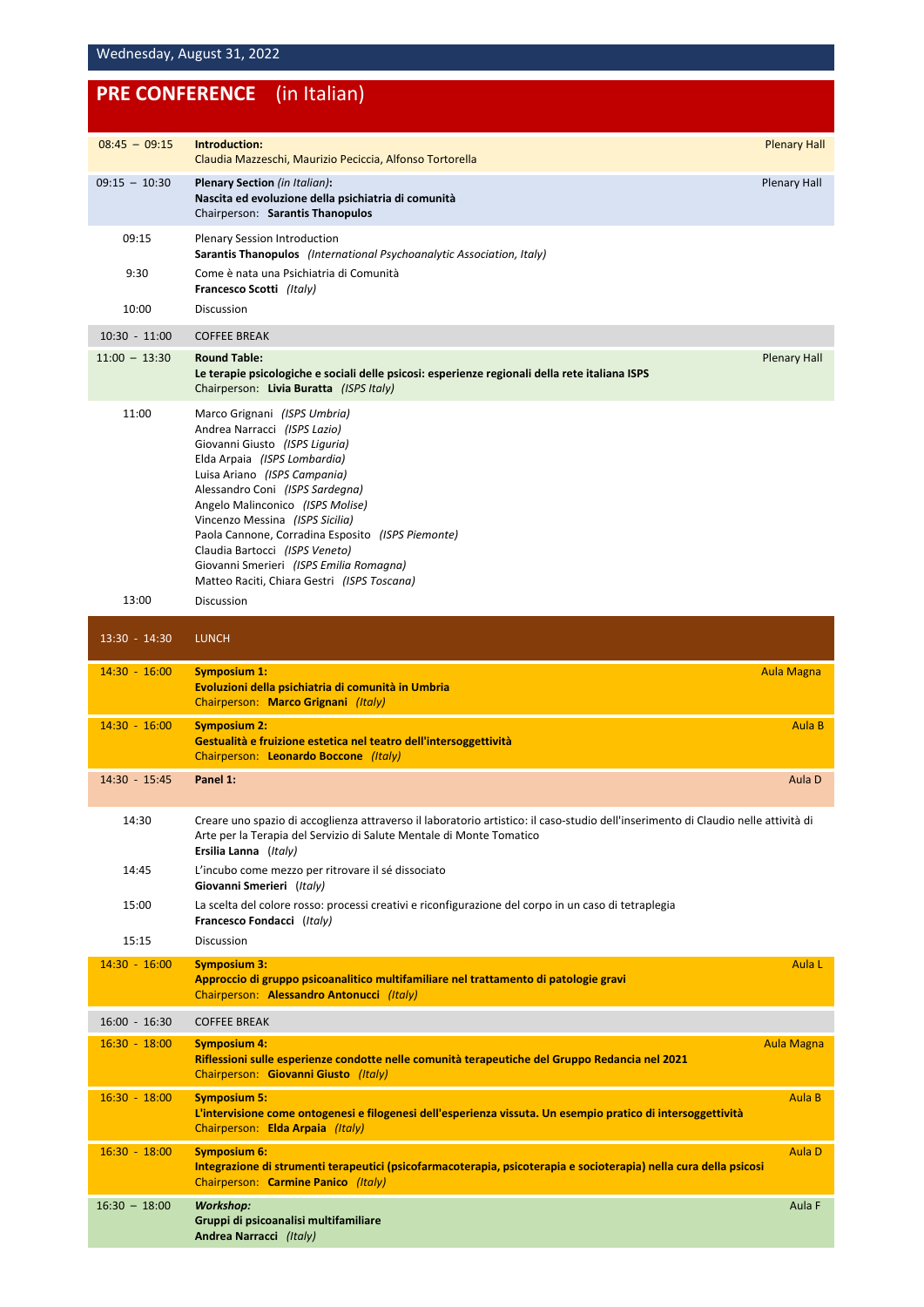| $16:30 - 18:00$ | <b>Meet the Author:</b>                                                                                                                                  | Aula L |
|-----------------|----------------------------------------------------------------------------------------------------------------------------------------------------------|--------|
| 16:30           | Nascita e sviluppo di una psichiatria di comunità in Umbria<br>Francesco Scotti (Italy)                                                                  |        |
| 17:00           | Il ruolo della psichiatria dinamica e della psicoterapia nella riabilitazione psichiatrica<br>Giacomo Gatti (Italy)                                      |        |
| 17:30           | Salute mentale democratica: verso nuovi sensi e direzioni<br>Vincenzo Messina (Italy)                                                                    |        |
| $16:30 - 18:00$ | Museo Archeologico Nazionale dell'Umbria<br><b>Symposium 7:</b><br>KAP KAP chiamata alle arti per amuleti<br>Chairperson: Maria Angela Turchetti (Italy) |        |
|                 |                                                                                                                                                          |        |
|                 | <b>CONFERENCE &amp; FESTIVAL OPENING</b><br>22 <sup>nd</sup> Congress of the International Society for Psychological and Social Approaches to Psychosis  |        |

| $18:00 - 19:00$ | <b>Opening Ceremony:</b>                                                                                                 | Museo Archeologico Nazionale dell'Umbria |
|-----------------|--------------------------------------------------------------------------------------------------------------------------|------------------------------------------|
|                 | Ludi Van Bouwel (ISPS Chair) – Claudia Mazzeschi & Maurizio Peciccia (Conference Chairs) – Giulia Ayala (Festival Chair) |                                          |
|                 | Welcome by the Rector of the University of Perugia and local Authorities                                                 |                                          |
|                 | Maurizio Oliviero – Andrea Romizi – Leonardo Varasano - Alfonso Tortorella – Maria Angela Turchetti                      |                                          |

### 19:00 **Welcome Reception: Canadian Computer Section: Canadian Computer Section: Canadian Computer Section**: **Canadian Computer Section**: **Canadian Computer Section: Canadian Computer Section: Canadian Computer Se**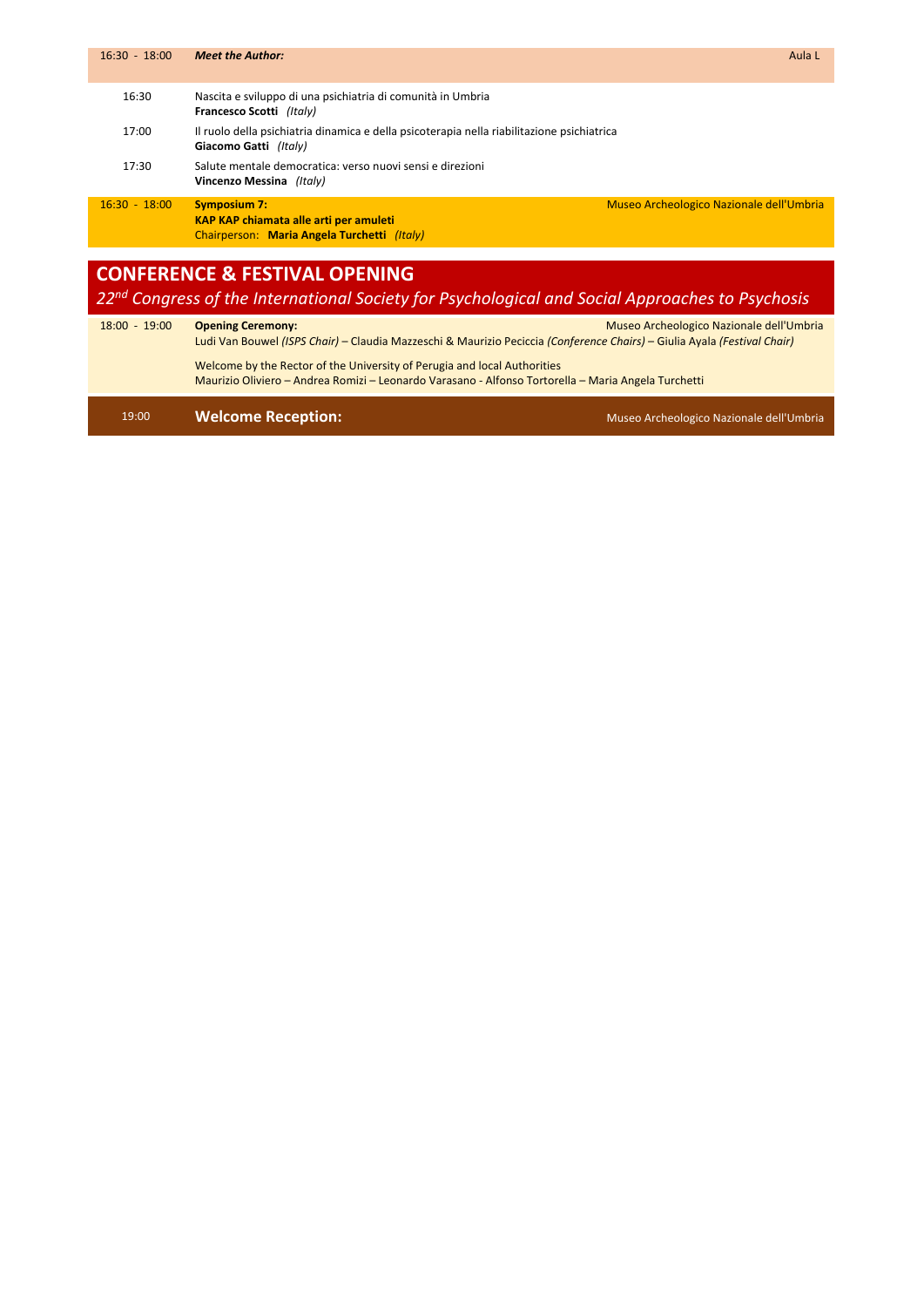|                 | Thursday, September 1, 2022                                                                                                                                                                         |
|-----------------|-----------------------------------------------------------------------------------------------------------------------------------------------------------------------------------------------------|
| $08:30 - 10:40$ | <b>Plenary Section:</b><br><b>Plenary Hall</b><br><b>Stress, Illness, Trauma and Psychosis</b><br>Chairperson: Cecilie Brøvig Almås                                                                 |
| 08:30           | Plenary session introduction<br>Cecilie Brøvig Almås (Norway)                                                                                                                                       |
| 08:40           | The human health response to major trauma and life adversities<br><b>Unnur Anna Valdimarsdottir</b> (University of Iceland, Iceland)                                                                |
| 09:20           | Modern understanding of psychosis: from brain disease to stress disorder and some other important aspects of psychosis<br>Jan Olav Johannesen (Stavanger University Hospital, Norway)               |
| 10:00           | Discussion                                                                                                                                                                                          |
| $10:40 - 11:00$ | <b>COFFEE BREAK</b>                                                                                                                                                                                 |
| $11:00 - 13:10$ | <b>Plenary Section:</b><br><b>Plenary Hall</b><br><b>Intersubjectivity and Psychosis</b><br>Chairperson: Claudia Mazzeschi                                                                          |
| 11:00           | Plenary session introduction<br>Claudia Mazzeschi (University of Perugia, Italy)                                                                                                                    |
| 11:10           | Bodily self and interpersonal relations in psychosis<br><b>Vittorio Gallese</b> (University of Parma, Italy)                                                                                        |
| 11:50           | Sense of Self and Psychosis: Theoretical Basis for Amniotic Therapy<br><b>Maurizio Peciccia</b> (University of Perugia, Italy)                                                                      |
| 12:30           | <b>Discussion</b><br>Discussant: Stefano Bolognini (International Psychoanalytic Association, Italy)                                                                                                |
| $13:10 - 14:30$ | <b>LUNCH and Poster Session</b>                                                                                                                                                                     |
| $14:30 - 16:00$ | <b>Symposium 8:</b><br><b>Aula Magna</b><br>In the beginning, was the word reconstructing narratives in psychosis<br>Chairperson: Marc Calmeyn (Belgium)                                            |
| 14:30 - 15:30   | <b>Meet the Author:</b><br>Aula A                                                                                                                                                                   |
| 14:30           | Dreams, associations and interpretations<br>Paolo Catanzaro (Italy)                                                                                                                                 |
| 15:00           | Psychotherapy for psychosis: integrating CBTp and psychodynamic treatment<br><b>Michael Garrett</b> (United States)                                                                                 |
| $14:30 - 16:00$ | Aula B<br><b>Symposium 9:</b><br>Social withdrawal and isolation, forms of psychic suffering<br>Chairperson: Elisabetta Sacchi (Italy)                                                              |
| $14:30 - 16:00$ | Panel 2:<br>Aula D                                                                                                                                                                                  |
| 14:30           | De-contextualization, displacement and psychiatric diagnosis: antisocial and psychotic behavior in an inner-city emergency<br>department in the USA<br>Jessica Arenella (United States)             |
| 14:45           | Language, belonging and psychosis: exploring the experiences of individuals with psychosis living in linguistically matched<br>and mismatched areas in North Wales<br>Sophie Baker (United Kingdom) |
| 15:00           | Changing the narrative in suicide intervention<br>Joe Calleja (Australia)                                                                                                                           |
| 15:15           | Let's talk about trauma: discussing and dealing with trauma in clients with severe mental illness<br>Vasileia Karasavva (Canada)                                                                    |
| 15:30           | Discussion                                                                                                                                                                                          |
| $14:30 - 16:00$ | Aula F<br>Panel 3:                                                                                                                                                                                  |
| 14:30           | Intersubjectivity, metacognition, and the empath in the world<br>Claire Bien (United States)                                                                                                        |
| 14:45           | Psychosis: construction of intersubjective understandings<br>Eve Gardien (France)                                                                                                                   |
| 15:00           | The experience of the patient in the mirror of the experience of the therapist<br>Simon Perrot (France)                                                                                             |
| 15:15           | Disturbances of imagination and development of psychosis<br>Andreas Rasmussen (Denmark)                                                                                                             |
| 15:30           | <b>Discussion</b>                                                                                                                                                                                   |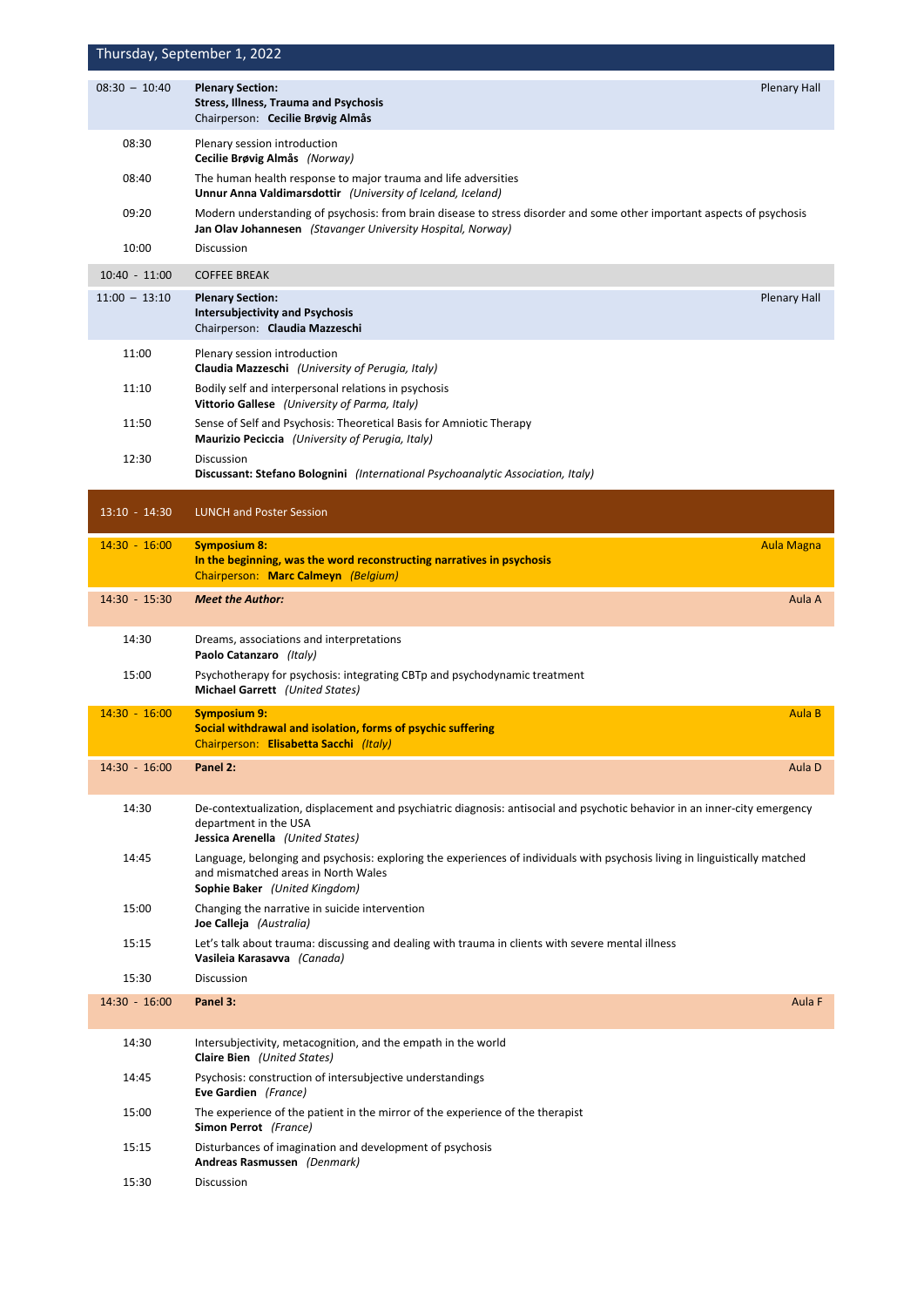| $14:30 - 16:00$ | Panel 4:                                                                                                                                                                                                                           | Aula L            |
|-----------------|------------------------------------------------------------------------------------------------------------------------------------------------------------------------------------------------------------------------------------|-------------------|
| 14:30           | A feasibility pilot study on using unitization to circumvent relational memory impairments in schizophrenia<br>Ana Elisa Farias de Sousa (Canada)                                                                                  |                   |
| 14:45           | Group music therapy at the Centro di Giorno di Bastia Umbra: the construction of the soundtrack of one's life<br>Giuliana Nataloni (Italy)                                                                                         |                   |
| 15:00           | How can poetry support the understanding of psychotic experiences? $-$ A conceptual review<br>Mark Pearson (United Kingdom)                                                                                                        |                   |
| 15:15           | Composition+: a new approach of creation for psychosis<br>Marjolein Wagemans (Belgium)                                                                                                                                             |                   |
| 15:30           | <b>Discussion</b>                                                                                                                                                                                                                  |                   |
| $14:30 - 15:30$ | Panel 5:                                                                                                                                                                                                                           | Aula 1            |
| 14:30           | Timequake in the transference with psychoses and in the pandemics<br>Francoise Davoine (France)                                                                                                                                    |                   |
| 14:45           | Terror in transference and countertransference in psychotic and extreme mental states<br>Lawrence Hedges (United States)                                                                                                           |                   |
| 15:00           | <b>Discussion</b>                                                                                                                                                                                                                  |                   |
| $14:30 - 16:00$ | <b>Symposium 10:</b><br>Bridges over troubled water: co-constructing paths to adulthood<br>Chairperson: Jef Lisaerde (Belgium)                                                                                                     | Aula 2            |
| $14:30 - 16:00$ | <b>Workshop:</b><br>I will keep calling you: psychosis and ethical accompaniment<br>Erin Soros (Canada)                                                                                                                            | Aula <sub>3</sub> |
| $14:30 - 16:00$ | <b>Workshop:</b><br><b>Multifamily psychoanalysis groups</b><br>Andrea Narracci (Italy)                                                                                                                                            | Aula 4            |
| $16:00 - 16:30$ | <b>COFFEE BREAK</b>                                                                                                                                                                                                                |                   |
| $16:30 - 18:00$ | <b>Symposium 11:</b><br>Soteria meets open dialogue<br>Chairperson: Ludi Van Bouwel (Belgium)                                                                                                                                      | Aula Magna        |
| $16:30 - 17:00$ | <b>Workshop:</b><br>A new approach of creation for psychosis<br>Marjolein Wagemans (Belgium)                                                                                                                                       | Aula A            |
| $17:30 - 18:00$ | <b>Meet the Author:</b><br>From object of intervention to subject of his own transformation<br>Andrea Narracci (Italy)                                                                                                             | Aula A            |
| $16:30 - 18:00$ | <b>Symposium 12:</b><br><b>Psychosis and primary process mentation</b><br>Chairperson: Ariane Bazan (France)                                                                                                                       | Aula B            |
| $16:30 - 18:00$ | Panel 6:                                                                                                                                                                                                                           | Aula D            |
| 16:30           | "Covid-19 is spreading round the planet, and paranoid thoughts do the same". A qualitative investigation into personal<br>experiences of psychosis during the Covid-19 pandemic<br>Ellen Bootes (United Kingdom)                   |                   |
| 16:45           | Prolonged telehealth's effects on coordinated specialty care<br><b>Serena Chaudhry</b> (United States)                                                                                                                             |                   |
| 17:00           | "You have no idea how much 'just get the shot' is triggering me". Qualitative investigation into vaccination experiences<br>discussed in Reddit communities for psychosis and schizophrenia<br><b>Minna Lyons</b> (United Kingdom) |                   |
| 17:15           | Psychoanalitic group therapy in a residential psychiatric institution during Covid pandemic<br>Daniela Zampa (Italy)                                                                                                               |                   |
| 17:30           | Discussion                                                                                                                                                                                                                         |                   |
| $16:30 - 17:45$ | Panel 7:                                                                                                                                                                                                                           | Aula F            |
| 16:30           | The intersubjective power of hearing voices peer-support groups: findings from a US national study<br><b>Gail Hornstein</b> (United States)                                                                                        |                   |
| 16:45           | Stages of recovery in psychosis: converging qualitative research and psychoanalysis<br><b>Ondrej Pec</b> (Czech Republic)                                                                                                          |                   |
| 17:00           | The role of radical skepticism and radical faith in the breakdown and reconstruction of intersubjectivity<br><b>Ron Unger</b> (United States)                                                                                      |                   |
| 17:15           | Discussion                                                                                                                                                                                                                         |                   |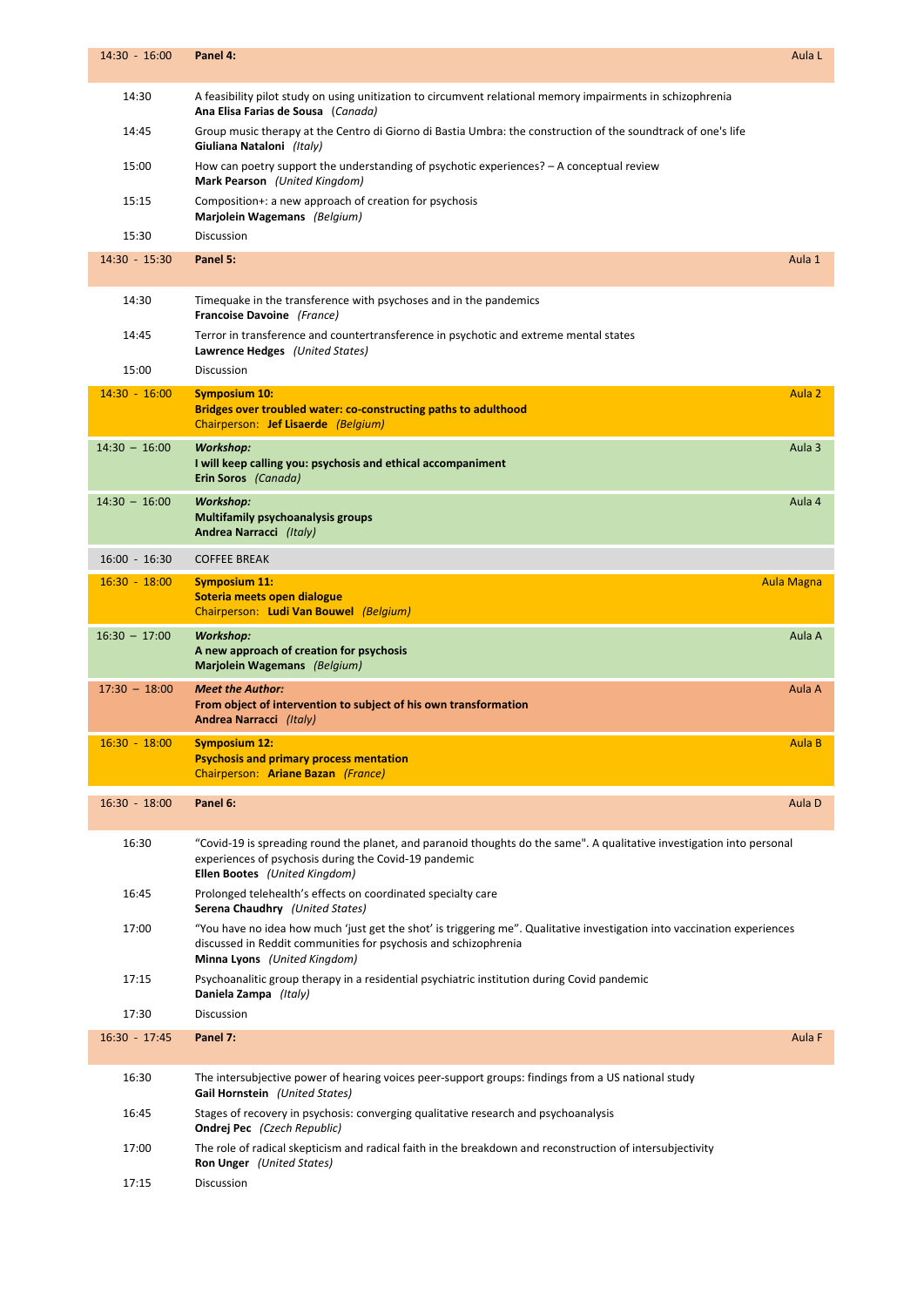| $16:30 - 17:45$ | Panel 8:                                                                                                                                                              | Aula L            |
|-----------------|-----------------------------------------------------------------------------------------------------------------------------------------------------------------------|-------------------|
| 16:30           | The room inside the room<br>Silvia Ciaburri (Switzerland)                                                                                                             |                   |
| 16:45           | Therapeutic approach to a patient with a psychosis<br>Vladimir Milošević (Slovenia)                                                                                   |                   |
| 17:00           | The impact of continuum and categorial beliefs on schizophrenia stigma: a systematic review and meta-analysis<br>Louis Violeau (France)                               |                   |
| 17:15           | Discussion                                                                                                                                                            |                   |
| $16:30 - 18:00$ | <b>Symposium 13:</b><br>Bioethical, humanistic and rights-oriented perspectives in clinical inquiry into psychosis<br>Chairperson: Michael O'Loughlin (United States) | Aula 1            |
| $16:30 - 18:00$ | <b>Symposium 14:</b><br>The disappearing of the psychotic self?<br>Chairperson: Jos de Kroon (Netherlands)                                                            | Aula <sub>2</sub> |
| $16:30 - 18:00$ | <b>Workshop:</b><br>Psychological resistances to the use of logic in cognitive-behavioral therapy for psychosis<br><b>Michael Garrett</b> (United States)             | Aula 3            |
| $16:30 - 18:00$ | <b>Symposium 15:</b><br>Hearing voices: phenomenology, intersubjectivity and narrative<br>Chairperson: Janne-Elin Yttri (Denmark)                                     | Aula 4            |

## **HEALING SPACES – 1st** *International Festival of Arts Therapies for Psychosis*

| $18:00 - 19:30$ | <b>Workshops:</b>                                                                                                                                                                      |
|-----------------|----------------------------------------------------------------------------------------------------------------------------------------------------------------------------------------|
|                 | <b>Amniotic therapy</b><br>Associazione Sementera (Italy)                                                                                                                              |
|                 | Being there/ Beyond the garden<br>Carlo Coppelli (Italy)                                                                                                                               |
|                 | Forest music therapy<br>Andrea Volpini (Italy)                                                                                                                                         |
|                 | From up close nobody is normal<br>Matteo Raciti - Chiara Gistri (Italy)                                                                                                                |
|                 | Lets move and groove together. If you walk the walk Talk the talk<br>Wouters, Braems, Docks, Leyssens, Brebels. Debooserie, Debooserie, Vrouw, Lambrechts, Ibrahim, Kalebela (Belgium) |
|                 | Our fingerprint in Inner and outer world<br>Dorit Drori (Israel)                                                                                                                       |
|                 | Rewritalize-participatory creative writing for recovery<br>Bundesen & Rosenbaum (Denmark)                                                                                              |
|                 | <b>Tasting the divine</b><br>Paola Cannone - Monica Re (Italy)                                                                                                                         |
|                 | The art of being alone: connecting through creativity in response to COVID-19<br>Julia Volonts (United States)                                                                         |
|                 | Performances:                                                                                                                                                                          |
| 18:00           | It's always tù time (Workshop/ Performance)<br>Academy of Fine Arts, Rome - Centro Diurno Monte Tomatico, Asl RM1 (Italy)                                                              |
| 20:30           | <b>Collective healing sculpture</b><br>Miriam Berges - Melanie Schramm (Germany)                                                                                                       |
| 20:30           | Digital art therapy<br>Simone Donnari, Centro Atlas (Italy)                                                                                                                            |
| 20:30           | Reflections on an open door. Theatrical reading<br>Marina Biasi - Carla Gariazzo (Italy)                                                                                               |
|                 | Video / Films:                                                                                                                                                                         |
| 20:30           | <b>A Contact</b><br>Kristina Sarkyte (Lithuania)                                                                                                                                       |
| 20:30           | Asylum heaven or hell<br>Daniel Fouché (United States)                                                                                                                                 |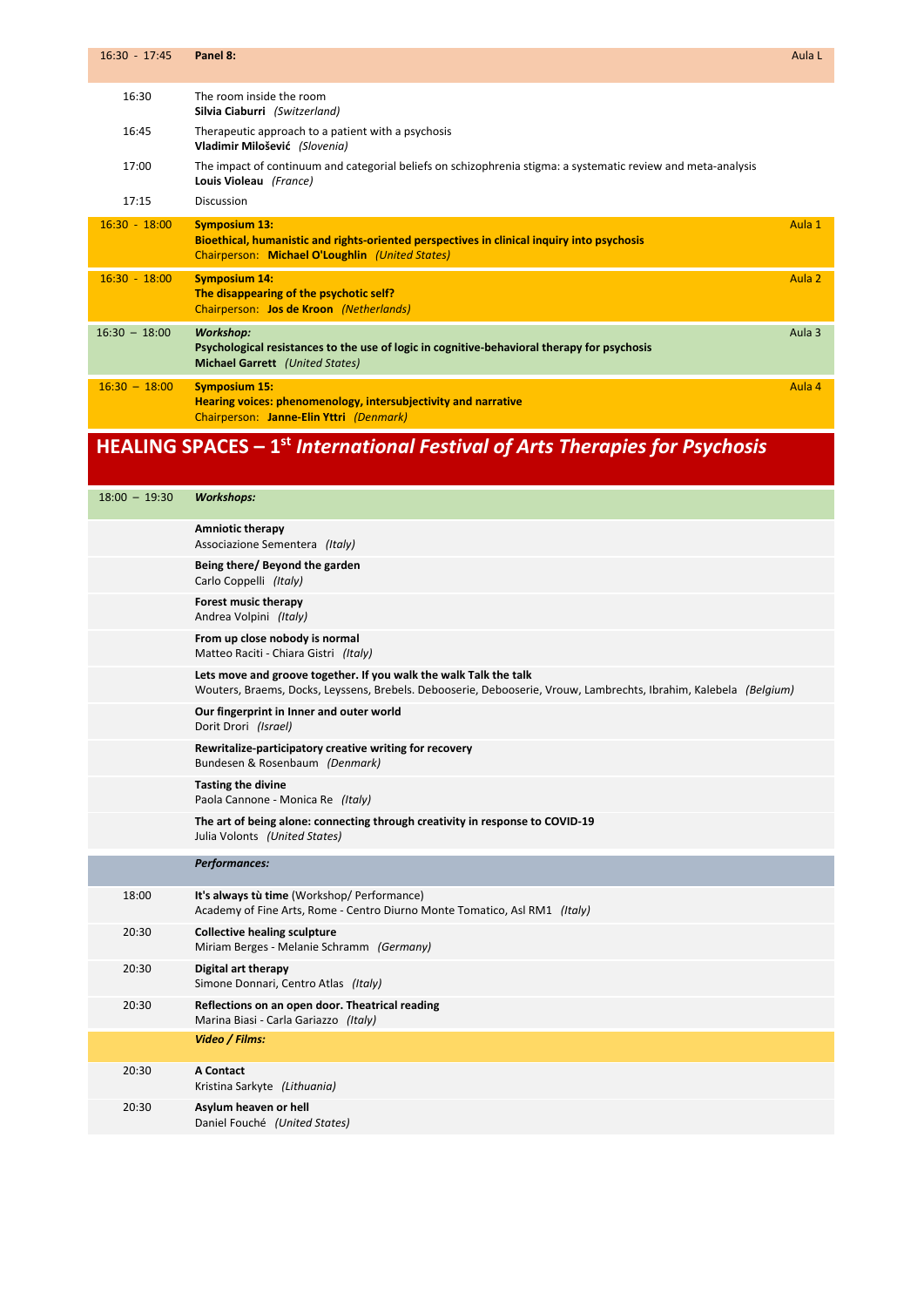#### *Art Exhibitions:*

#### **Logbooks/Diari di bordo** La Redancia – Neomesia *(Italy)*

**My life which is reborn in the sacred heart of Jesus**

Luigi Bestiaccia *(Italy)* **Searching for existance**

Miriam Berges *(Germany)*

**Signs…tracks…evidence of Life** Auriga ‐ Casa Colonica *(Italy)*

**Suspended works** Luca Rossi *(Italy)*

**The birth of the transitional subject**  Istituto Gaetano Benedetti *(Italy)*

**The painted angel: outsider art as self /therapy. A solo exhibition of the work of Angelo Brugnoni** Carlo Coppelli *(Italy)*

**The Tree of memories is black and the sky is blue. The art of art therapists** Carlo Coppelli – Marco Panizza *(Italy)*

#### *Installations:*

**Beyond the storm** La Redancia – Neomesia *(Italy)*

**Black dawn/Black down** Auriga ‐ Collettivo artistico Borderart *(Italy)*

**Creations without authors around amniotic therapy**  Cats, Snails, Earth, Wind, Water, Sun, Skin & Amniotic Operators *(Italy)*

**Digital art therapy**  Simone Donnari, Atlas *(Italy)*

**Discovering truth from conflicting perspectives** Emily Burfoot *(United Kingdom)*

**The art therapy in Italy** Rosa Santoro, Apiart *(Italy)*

Maria Rosa Scudellari *(Italy)*

**Theotherseesme/Laltrovedame** Danilo Fiorucci *(Italy)*

**Walking through Porta Nigra** Benedetta Galli *(Italy)*

**We are here! Create a space of connection** Francesca Ladani ‐ Camelia Georgeta Corlatanu *(Italy)*

**The house of paper dolls** Museo Archeologico Nazionale dell'Umbria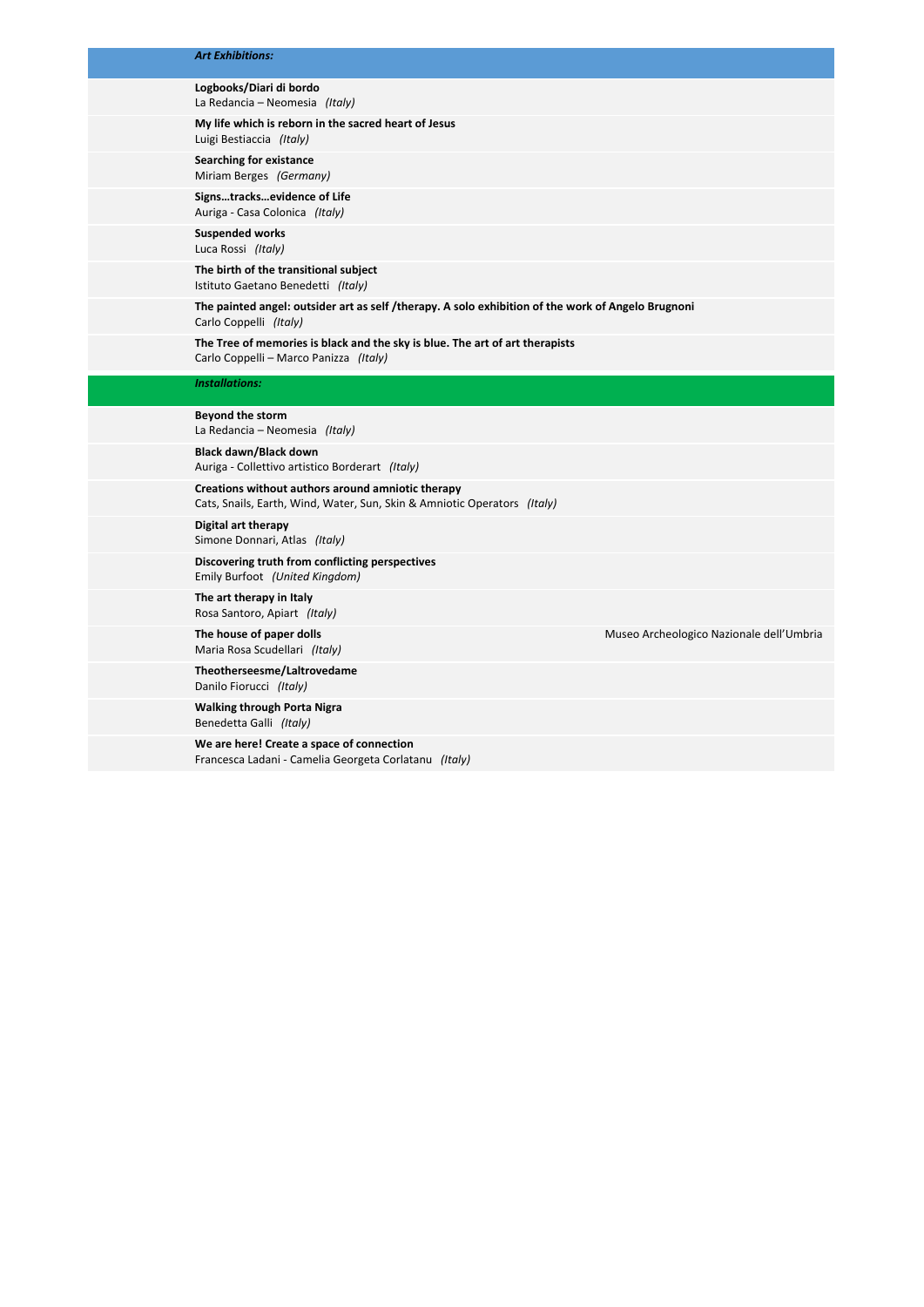|                 | Friday, September 2, 2022                                                                                                                                                       |                     |
|-----------------|---------------------------------------------------------------------------------------------------------------------------------------------------------------------------------|---------------------|
| $08:30 - 10:40$ | <b>Plenary Section:</b><br><b>Family Interventions</b><br>Chairperson: Andrea Narracci                                                                                          | <b>Plenary Hall</b> |
| 08:30           | Plenary session introduction<br>Andrea Narracci (International Psychoanalytical Association and LIPsiM, Italy)                                                                  |                     |
| 08:40           | Multifamily interventions<br><b>María Elisa Mitre</b> (International Psychoanalytic Association, Argentine)                                                                     |                     |
| 09:20           | Open dialogues mobilize the resources of families in psychotic crises<br>Jakko Seikkula (University of Jyväskylä, Finland)                                                      |                     |
| 10:00           | Discussion                                                                                                                                                                      |                     |
| $10:40 - 11:00$ | <b>COFFEE BREAK</b>                                                                                                                                                             |                     |
| $11:00 - 12:10$ | <b>Plenary Section:</b><br><b>Therapeutic Communities</b><br>Chairperson: Ludi Van Bouwel                                                                                       | <b>Plenary Hall</b> |
| 11:00           | Plenary session introduction<br>Ludi Van Bouwel (ISPS Chair, Belgium)                                                                                                           |                     |
| 11:10           | Bodily self and interpersonal relations in psychosis<br><b>Vittorio Gallese</b> (University of Parma, Italy)                                                                    |                     |
| 11:50           | <b>Discussion</b>                                                                                                                                                               |                     |
| $12:10 - 13:10$ | <b>Special Lecture:</b>                                                                                                                                                         | <b>Plenary Hall</b> |
| 12:10           | Ann Louise Silver Lecture<br><b>Brian Koehler</b> (New York University, United States)                                                                                          |                     |
| 12:50           | Discussion                                                                                                                                                                      |                     |
| $13:10 - 14:30$ | <b>Regional Group Meetings</b><br><b>LUNCH and Poster Session</b>                                                                                                               |                     |
| $14:30 - 16:00$ | <b>Symposium 16:</b>                                                                                                                                                            |                     |
|                 | <b>Family open dialogue panel</b><br>Chairperson: Pat Wright (United States)                                                                                                    | <b>Aula Magna</b>   |
| 14:30 - 15:30   | <b>Meet the Author:</b>                                                                                                                                                         | Aula A              |
| 14:30           | Depression is human(e)<br>Marc Calmeyn (Belgium)                                                                                                                                |                     |
| 15:00           | Meet the author(s) of the Inquiry into the 'Schizophrenia' Label (ISL), spanish version<br><b>Enric Garcia Torrents (Spain)</b>                                                 |                     |
| 15:30           | Psychosis and Extreme States: An Ethic for Treatment<br><b>Bret Fiminai</b> (United States)                                                                                     |                     |
| $14:30 - 16:00$ | <b>Symposium 17:</b><br><b>Art and mental health</b><br>Chairperson: Bent Rosenbaum (Denmark)                                                                                   | Aula B              |
| $14:30 - 16:00$ | Panel 9:                                                                                                                                                                        | Aula D              |
| 14:30           | Centering family voices in the therapy of psychosis<br><b>James Marley</b> (United States)                                                                                      |                     |
| 14:45           | Living through chaos and calm - an exploration of carers' experience when supporting someone experiencing psychosis. A<br>qualitative study<br>Jenny Kowalczuk (United Kingdom) |                     |
| 15:00           | Multi-family therapy in early psychosis: an interdisciplinary and community approach<br>Anna Sala (Spain)                                                                       |                     |
| 15:15           | Narratives of stigma and treatment among youth and family members in early psychosis services<br><b>Philip Yanos</b> (United States)                                            |                     |
| 15:30           | Discussion                                                                                                                                                                      |                     |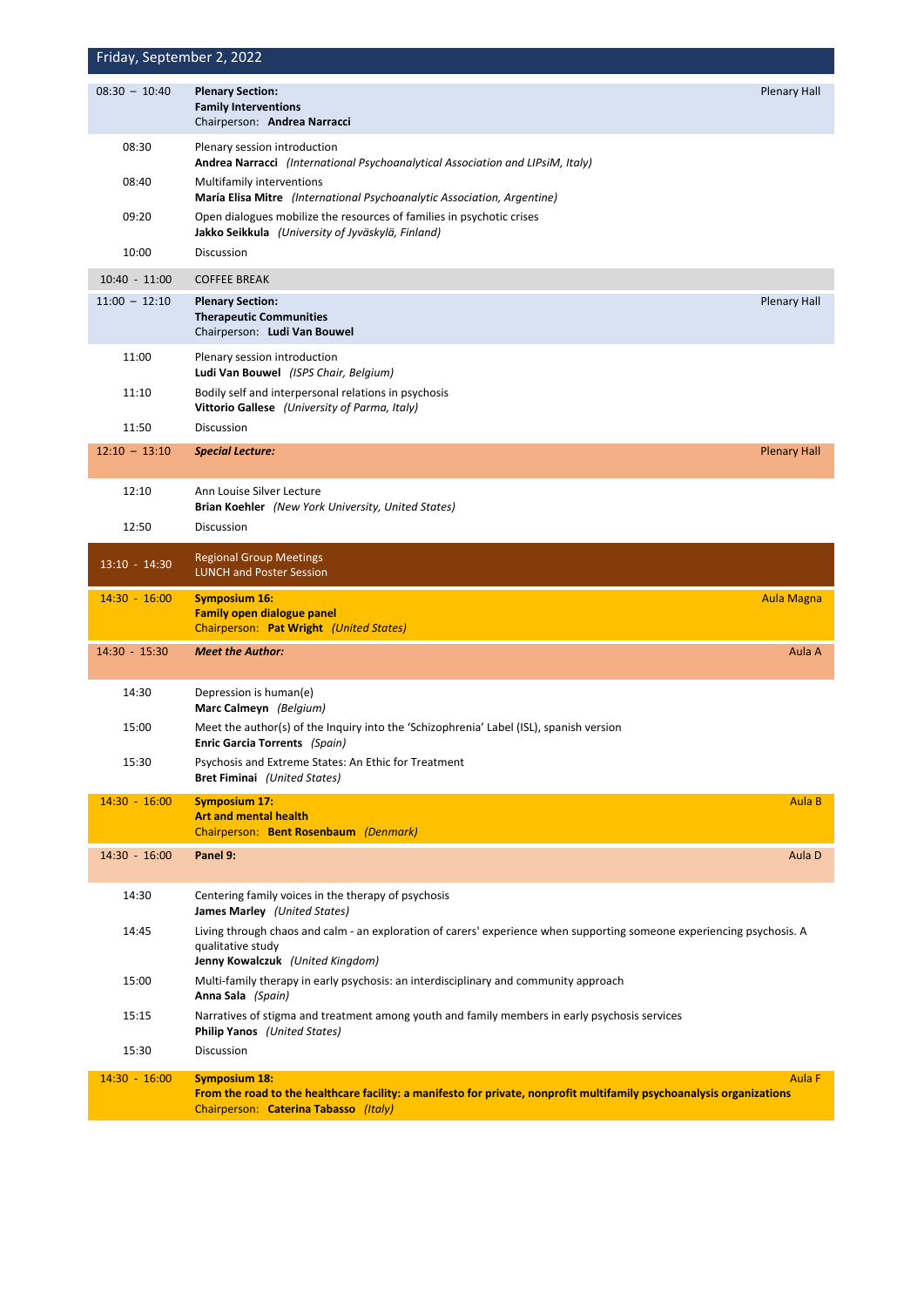| $14:30 - 16:00$ | Panel 10:<br>Aula L                                                                                                                                                                                                                                                 |
|-----------------|---------------------------------------------------------------------------------------------------------------------------------------------------------------------------------------------------------------------------------------------------------------------|
| 14:30           | Open letter to my institutionalized patients and a call for humane treatment<br>Meredith Friedson (United States)                                                                                                                                                   |
| 14:45           | «A club MEHD in prison ? (the MEdical, the Human and the Detention)» Institutional psychotherapeutic co-construction, in<br>Swiss prisons of Vaud Canton<br>Marie-Cécile Lallement (Switzerland)                                                                    |
| 15:00           | Supervision for "Experts by Experience" – development of a group work model<br>Katarzyna Prot-Klinger (Poland)                                                                                                                                                      |
| 15:15           | Coercion or collaboration: service-user experiences of risk management in hospital and a trauma-informed crisis house<br>Hannah Prytherch (United Kingdom)                                                                                                          |
| 15:30           | Discussion                                                                                                                                                                                                                                                          |
| $14:30 - 16:00$ | <b>Symposium 19:</b><br>Aula 1<br>Integration between individual, family and community decisions along the healing process of psychosis<br>Chairperson: Maria Antonietta de Gruttola (Italy)                                                                        |
| 14:30 - 16:00   | Panel 11:<br>Aula <sub>2</sub>                                                                                                                                                                                                                                      |
| 14:30           | A comprehensive systematic review and meta-analysis of the ethnic density effect in psychosis<br><b>Sophie Baker</b> (United Kingdom)                                                                                                                               |
| 14:45           | When parents are traumatized, how does that affect the children?<br>Margreet de Pater (Netherlands)                                                                                                                                                                 |
| 15:00           | Body-based processes and metaphors in psychotic symptoms and ordinary mental life - contributions of Karl Abraham,<br>Melanie Klein, and Herbert Rosenfeld illustrated with clinical examples of patients currently in treatment<br>Michael Garrett (United States) |
| 15:15           | Addressing trauma and psychosis: an integrative psychological intervention designed for people with trauma and psychotic-<br>related symptoms<br>Carmen Valiente (Spain)                                                                                            |
| 15:30           | Discussion                                                                                                                                                                                                                                                          |
| $14:30 - 16:00$ | Aula 3<br><b>Workshop:</b><br>'Psychosis' as a pathway to liberation<br>Milena Gioia - (Canada)                                                                                                                                                                     |
| $14:30 - 16:00$ | Aula 4<br><b>Workshop:</b><br>Creating peer-led healing spaces in detention settings: can it be done?<br>Jasmine Crowne (United Kingdom)                                                                                                                            |
| $16:00 - 16:30$ | <b>COFFEE BREAK</b>                                                                                                                                                                                                                                                 |
| $16:30 - 18:00$ | <b>Symposium 20:</b><br><b>Aula Magna</b><br><b>Reflections on a possible restructuring of ISPS</b><br>Chairperson: Ludi Van Bouwel (Belgium)                                                                                                                       |
| $16:30 - 18:00$ | <b>Symposium 21:</b><br>Aula A<br><b>ISPS Creative Online Sharing Space</b>                                                                                                                                                                                         |
|                 | Chairperson: Maxine Sacks (United Kingdom) - Toshiko Kobayashi (United States)                                                                                                                                                                                      |
| $16:30 - 18:00$ | B.<br><b>Symposium 22:</b><br>Euthanasia for mental suffering: a collective delusion? A need for reflection on co-constructing healing spaces<br>Chairperson: Marc Calmeyn (Belgium)                                                                                |
| $16:30 - 18:00$ | Panel 12:<br>Aula D                                                                                                                                                                                                                                                 |
| 16:30           | Fostering and strengthening approaches to reducing coercion in european mental health services<br>Elena Luminita Albert (Romania)                                                                                                                                   |
| 16:45           | On sacred ground: an autoethnographic account of trauma, psychosis, and healing<br>Michelle Boyle (United States)                                                                                                                                                   |
| 17:00           | Illness management and recovery (IMR) adaptation process in latinoamerican context<br>Paula Garber Epstein (Israel)                                                                                                                                                 |
| 17:15           | One size doesn't fit all: gender differences in trauma, PTSD, substance use, and the SMI-PTSD conceptual model in persons<br>with severe mental illness<br>Vasileia Karasavva (Canada)                                                                              |
| 17:30           | Discussion                                                                                                                                                                                                                                                          |
| $16:30 - 18:00$ | <b>Aula F</b><br><b>Symposium 23:</b><br>Urban remediation: an urban living lab to foster recovery from psychosis in the city<br>Chairperson: Lilit Abrahamyan (Switzerland)                                                                                        |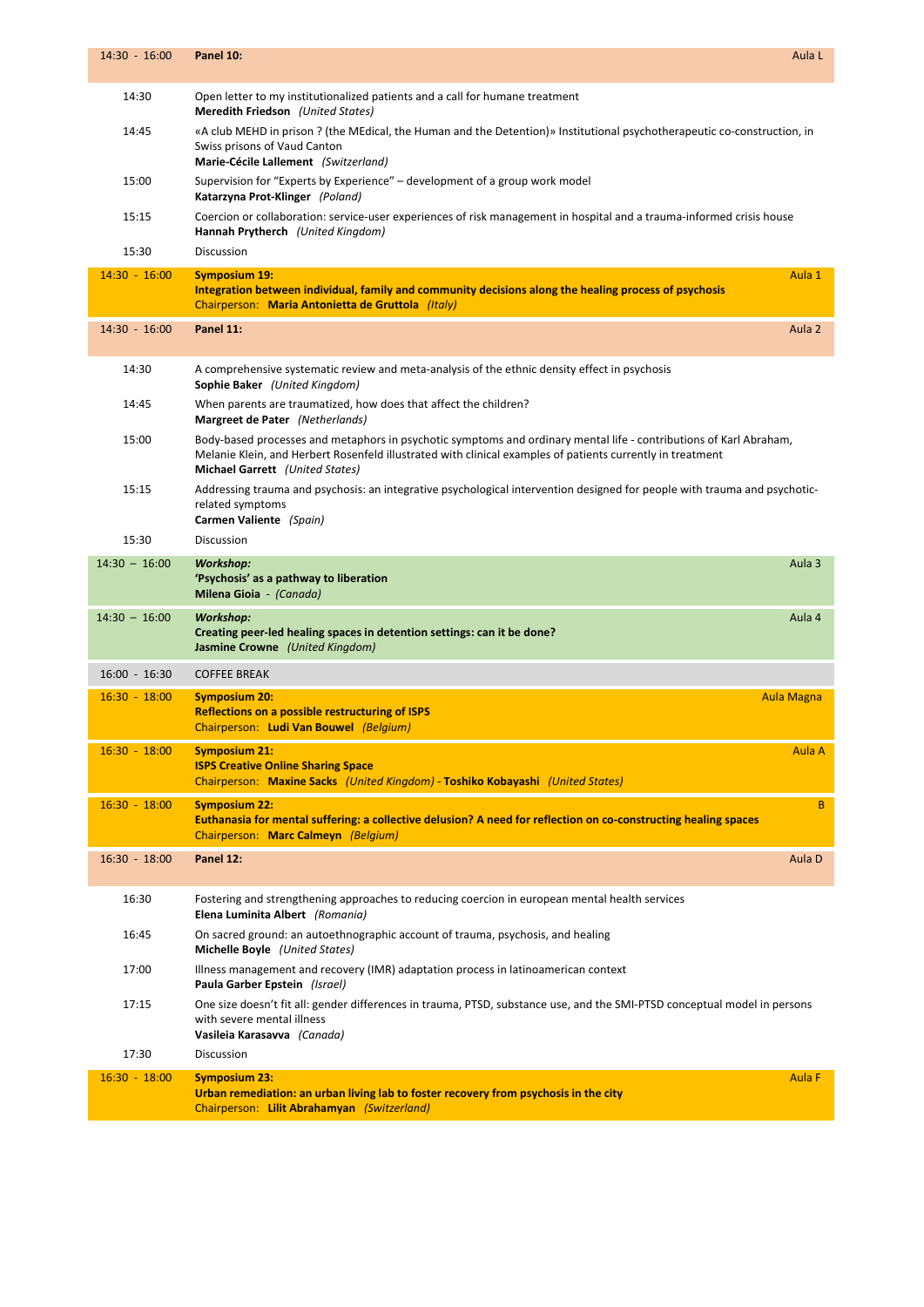| $16:30 - 17:45$ | Panel 13:                                                                                                                                                                                                                              | Aula L            |
|-----------------|----------------------------------------------------------------------------------------------------------------------------------------------------------------------------------------------------------------------------------------|-------------------|
| 16:30           | Talking through music, a therapeutic social engagement project forming a bridge between psychiatric wards and community<br>Christopher Findlay (United Kingdom)                                                                        |                   |
| 16:45           | Constellations: institutional psychotherapy and community psychoanalysis<br>Matthew Oyer (United States)                                                                                                                               |                   |
| 17:00           | Multifamily community psychodynamic rehabilitation<br>Federico Russo (Italy)                                                                                                                                                           |                   |
| 17:15           | Discussion                                                                                                                                                                                                                             |                   |
| $16:30 - 18:00$ | <b>Symposium 24:</b><br>How does a multifamily group come to life? Difficulties, challenges and chances in founding and supervising the first<br>multifamily psychoanalysis groups in Belgium<br>Chairperson: Caterina Tabasso (Italy) | Aula 1            |
| $16:30 - 17:40$ | Panel 14:                                                                                                                                                                                                                              | Aula <sub>2</sub> |
| 16:30           | Dream containers in states of emergency: a case study<br>Claudia Bartocci (Italy)                                                                                                                                                      |                   |
| 16:45           | Dream containers in states of emergency: a case study<br>Alessandra Calculi (Italy)                                                                                                                                                    |                   |
| 17:00           | Dreams in psychoterapy of psychosis<br>Giuseppe Caserta (Italy)                                                                                                                                                                        |                   |
| 17:15           | Is psychological trauma ever directly represented in the narrative content of psychotic symptoms? In a word, yes.<br>Michael Garrett (United States)                                                                                   |                   |
| 17:30           | <b>Discussion</b>                                                                                                                                                                                                                      |                   |
| $16:30 - 18:00$ | <b>Workshop:</b><br>Dialogue between voices: the inner pusher and the inner inhibitor<br>Adi Antebi (Israel)                                                                                                                           | Aula 3            |
| $16:30 - 18:00$ | <b>Workshop:</b><br>Creative peer support for young voice hearers - A global pademic<br>Sarah Morgan (United Kingdom)                                                                                                                  | Aula 4            |

## **HEALING SPACES – 1st** *International Festival of Arts Therapies for Psychosis*

| $18:00 - 19:30$ | <b>Workshops:</b>                                                                                                                                                                                                          |
|-----------------|----------------------------------------------------------------------------------------------------------------------------------------------------------------------------------------------------------------------------|
|                 | <b>Amniotic therapy</b><br>Associazione Sementera (Italy)                                                                                                                                                                  |
|                 | <b>Art is Medicine</b><br>Stefania Bertini (Switzerland)                                                                                                                                                                   |
|                 | Being there/ Beyond the garden<br>Carlo Coppelli (Italy)                                                                                                                                                                   |
|                 | Creating sanctuary within ourselves<br>Feargus Callagy (Ireland)                                                                                                                                                           |
|                 | Happy Hiking! How a co-designed weekly hiking group can become a moveable healing space<br>that naturally integrates exercise, nature therapy, and CBT with positive psychotherapy<br>Thomas Fogl - Peggy Hickman (Canada) |
|                 | Making the playground safe again, how writing can help defuse psychotic experience<br>Inez Risseeuw (Netherland)                                                                                                           |
|                 | Music therapy: the construction of the soundtrack of one's life<br>Giuliana Nataloni - Nadia Varani - Marta Venturini (Italy)                                                                                              |
|                 | Rewritalize-participatory creative writing for recovery<br>Bundesen & Rosenbaum (Denmark)                                                                                                                                  |
|                 | <b>Performances:</b>                                                                                                                                                                                                       |
| 18:00           | It's always tù time (Workshop/ Performance)<br>Academy of Fine Arts, Rome - Centro Diurno Monte Tomatico, Asl RM1 (Italy)                                                                                                  |
| 20:30           | <b>Collective healing sculpture</b><br>Miriam Berges - Melanie Schramm (Germany)                                                                                                                                           |
| 20:30           | Spring tides of an unspoiled girl<br>Alexandra Ballasoju - Loredana Larionescu (Romania)                                                                                                                                   |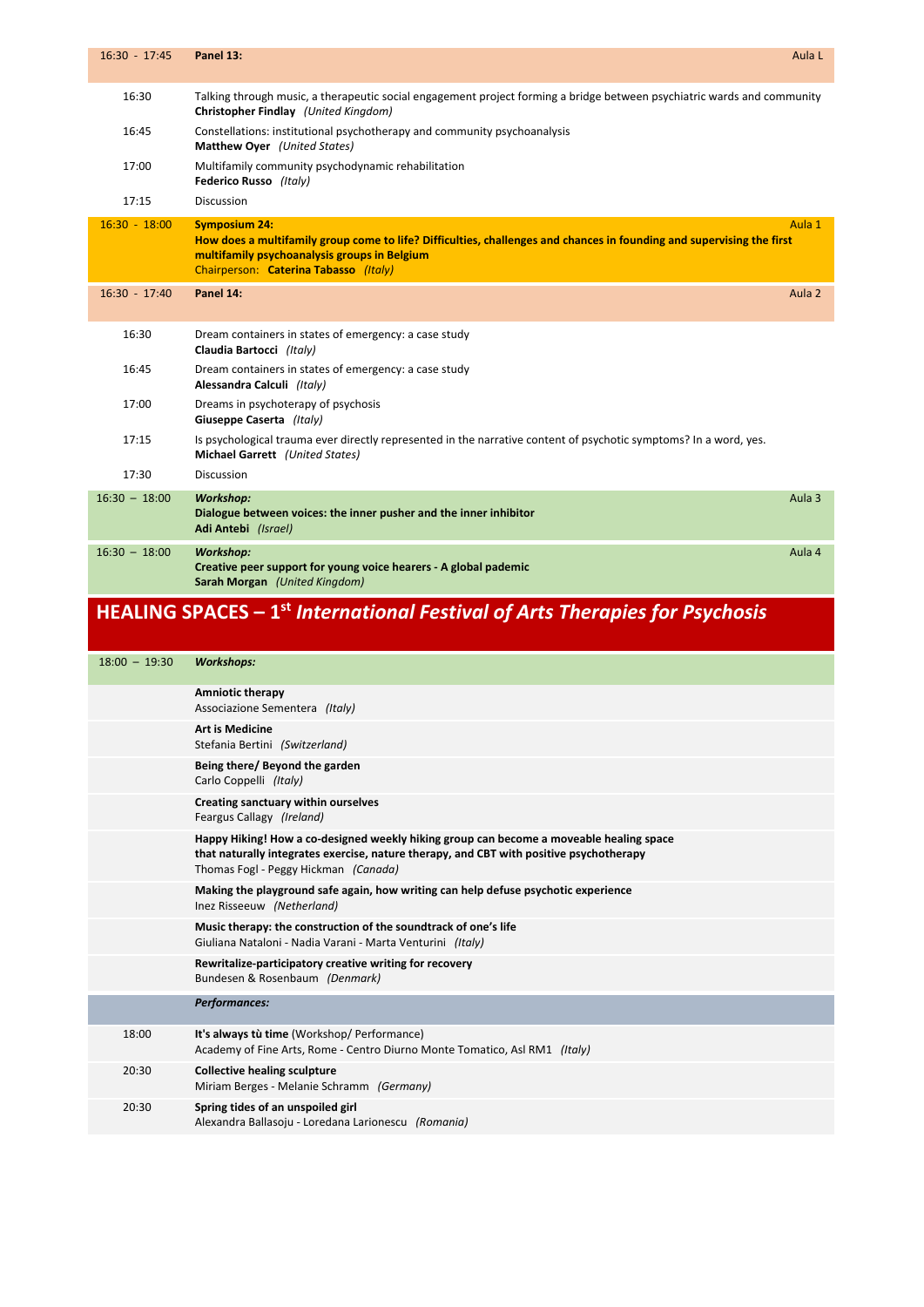|       | Video / Films:                                                                                                                |
|-------|-------------------------------------------------------------------------------------------------------------------------------|
| 20:30 | Active openings/Varchi attivi<br>Alessandro Prezioso - Angelo Malinconico - Benedetto Saraceno (Italy)                        |
| 20:30 | <b>Terra Bianca</b><br>Daniele Saini (Italy)                                                                                  |
| 20:30 | The healing power of therapeutic gardens<br>Daniel Winterbottom (United States)                                               |
|       | <b>Art Exhibitions:</b>                                                                                                       |
|       | Logbooks/Diari di bordo<br>La Redancia – Neomesia (Italy)                                                                     |
|       | My life which is reborn in the sacred heart of Jesus<br>Luigi Bestiaccia (Italy)                                              |
|       | <b>Searching for existance</b><br>Miriam Berges (Germany)                                                                     |
|       | Signstracksevidence of Life<br>Auriga - Casa Colonica (Italy)                                                                 |
|       | <b>Suspended works</b><br>Luca Rossi (Italy)                                                                                  |
|       | The birth of the transitional subject<br>Istituto Gaetano Benedetti (Italy)                                                   |
|       | The painted angel: outsider art as self /therapy. A solo exhibition of the work of Angelo Brugnoni<br>Carlo Coppelli (Italy)  |
|       | The Tree of memories is black and the sky is blue. The art of art therapists<br>Carlo Coppelli - Marco Panizza (Italy)        |
|       |                                                                                                                               |
|       | <b>Installations:</b>                                                                                                         |
|       | Beyond the storm<br>La Redancia – Neomesia (Italy)                                                                            |
|       | Black dawn/Black down<br>Auriga - Collettivo artistico Borderart (Italy)                                                      |
|       | Creations without authors around amniotic therapy<br>Cats, Snails, Earth, Wind, Water, Sun, Skin & Amniotic Operators (Italy) |
|       | Digital art therapy<br>Simone Donnari, Atlas (Italy)                                                                          |
|       | Discovering truth from conflicting perspectives<br>Emily Burfoot (England)                                                    |
|       | The art therapy in Italy<br>Rosa Santoro, Apiart (Italy)                                                                      |
|       | The house of paper dolls<br>Museo Archeologico Nazionale dell'Umbria<br>Maria Rosa Scudellari (Italy)                         |
|       | Theotherseesme/Laltrovedame<br>Danilo Fiorucci (Italy)                                                                        |
|       | <b>Walking through Porta Nigra</b><br>Benedetta Galli (Italy)                                                                 |
|       | We are here! Create a space of connection<br>Francesca Ladani - Camelia Georgeta Corlatanu (Italy)                            |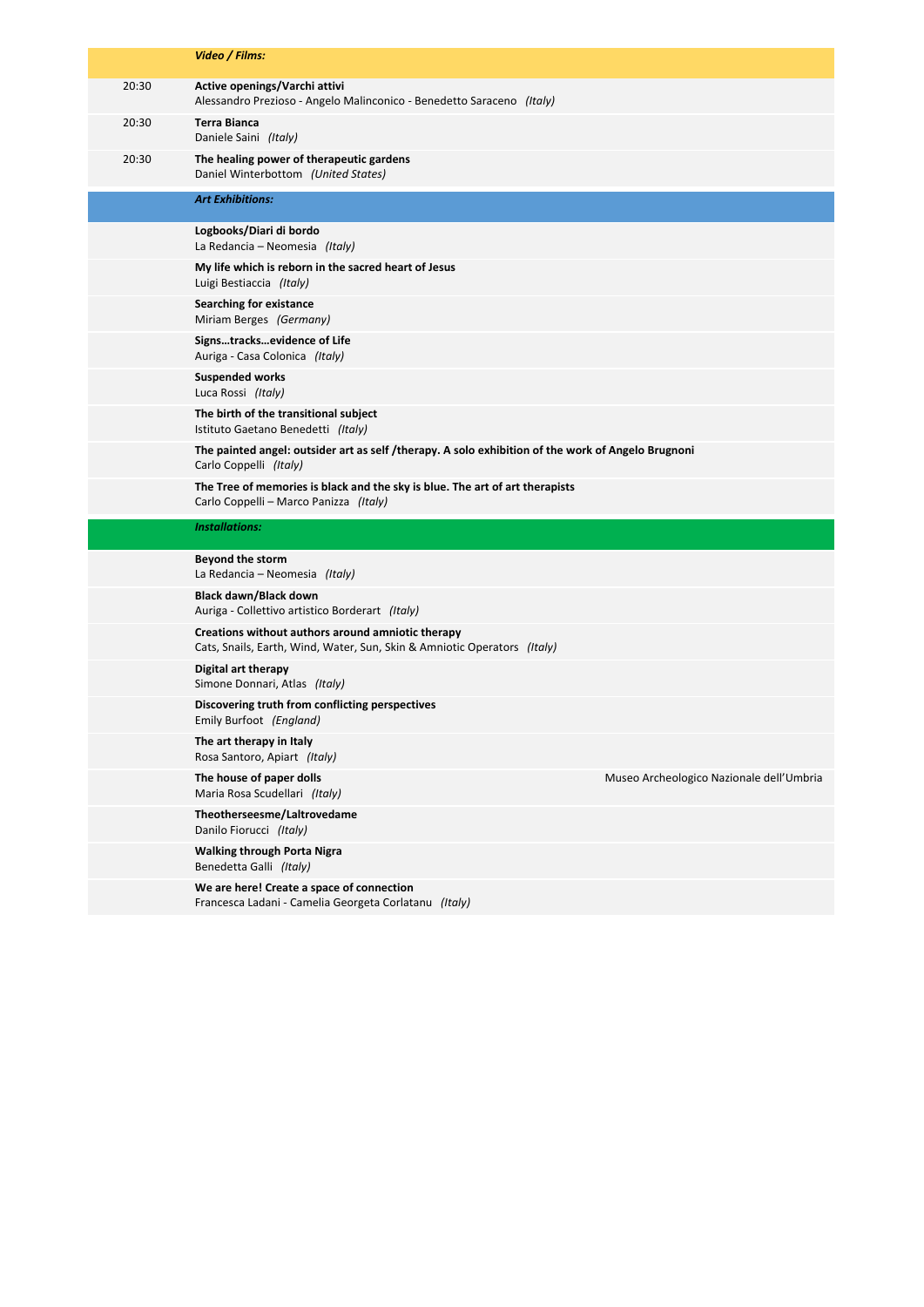| Saturday, September 3, 2022 |                                                                                                                                                        |                     |  |
|-----------------------------|--------------------------------------------------------------------------------------------------------------------------------------------------------|---------------------|--|
| $08:30 - 10:40$             | <b>Plenary Section:</b><br><b>Early Intervention</b><br>Chairperson: Dag Söderström                                                                    | <b>Plenary Hall</b> |  |
| 08:30                       | Plenary session introduction<br>Dag Söderström (CHUV Hospital, Switzerland)                                                                            |                     |  |
| 08:40                       | Early intervention for physical health in psychosis<br>Alison Yung (University of Manchester, United Kingdom)                                          |                     |  |
| 09:20                       | Psychopathological vulnerability and at risk mental states: a clinical guide for the perplexed<br>Andrea Raballo (University of Perugia, Italy)        |                     |  |
| 10:00                       | Discussion                                                                                                                                             |                     |  |
| $10:40 - 11:00$             | <b>COFFEE BREAK</b>                                                                                                                                    |                     |  |
| $11:00 - 13:10$             | <b>Plenary Section:</b><br><b>New Therapies</b><br>Chairperson: Margreet De Pater                                                                      | <b>Plenary Hall</b> |  |
| 11:00                       | Plenary session introduction<br>Margreet De Pater (ISPS Lowlands, Netherlands)                                                                         |                     |  |
| 11:10                       | Adriel Leff presents Leff's film on avatar therapy: "Professor Julian Leff: Unravelling Schizophrenia"<br>Adriel Leff (United Kingdom)                 |                     |  |
| 11:50                       | Screen to soul: augmented reality in the art therapy setting with psychotic patients<br>Simone Donnari (Atlas Center, Italy)                           |                     |  |
| 12:30                       | Discussion                                                                                                                                             |                     |  |
| $13:10 - 14:30$             | <b>ISPS Formal General Meeting</b><br><b>LUNCH and Poster Session</b>                                                                                  |                     |  |
| $14:30 - 16:00$             | <b>Symposium 25:</b><br><b>Health budget model I°</b><br>Chairperson: Marco Casodi (Italy)                                                             | <b>Aula Magna</b>   |  |
| 14:30 - 15:30               | <b>Meet the Author:</b>                                                                                                                                | Aula A              |  |
| 14:30                       | The dialectical behavior therapy skills workbook for psychosis<br><b>Maggie Mullen</b> (United States)                                                 |                     |  |
| 15:00                       | A new book on practical strategies to implement psychotherapy for psychosis in everyday clinical practice<br>Dag Söderström (Switzerland)              |                     |  |
| $14:30 - 16:00$             | <b>Symposium 26:</b><br><b>Multifamily group psychotherapy in severe mental disorders</b><br>Chairperson: Manuel López Arroyo (Spain)                  | Aula B              |  |
| $14:30 - 16:00$             | Panel 15:                                                                                                                                              | Aula D              |  |
| 14:30                       | Growing co-production from the ground up<br>Elina Baker (United Kingdom)                                                                               |                     |  |
| 14:45                       | Housing and psychosis in alternative healing spaces<br>Murphy Halliburton (United States)                                                              |                     |  |
| 15:00                       | Mapping diverse trajectories of change in hearing voices groups<br>Alison Branitsky (United Kingdom)                                                   |                     |  |
| 15:15                       | Big problems, big answers: the experience of religious ideas in a secure psychiatric setting<br>Ross Tappen (United States)                            |                     |  |
| 15:30                       | Discussion                                                                                                                                             |                     |  |
| $14:30 - 16:00$             | Panel 16:                                                                                                                                              | Aula F              |  |
| 14:30                       | The female condition during perinatal period: a view from personal experience and phenomenological research<br>Cynthia Dorrestijn (Netherlands)        |                     |  |
| 14:45                       | Psychosis: an experience in search of an address<br><b>Bret Fimiani</b> (United States)                                                                |                     |  |
| 15:00                       | Identifying and treating early emotional habits with an intersubjective/interpersonal/relational listening approach<br>Lawrence Hedges (United States) |                     |  |
| 15:15                       | The prairies always see your face: psychosis at the wall<br>Erin Soros (Canada)                                                                        |                     |  |
| 15:30                       | Discussion                                                                                                                                             |                     |  |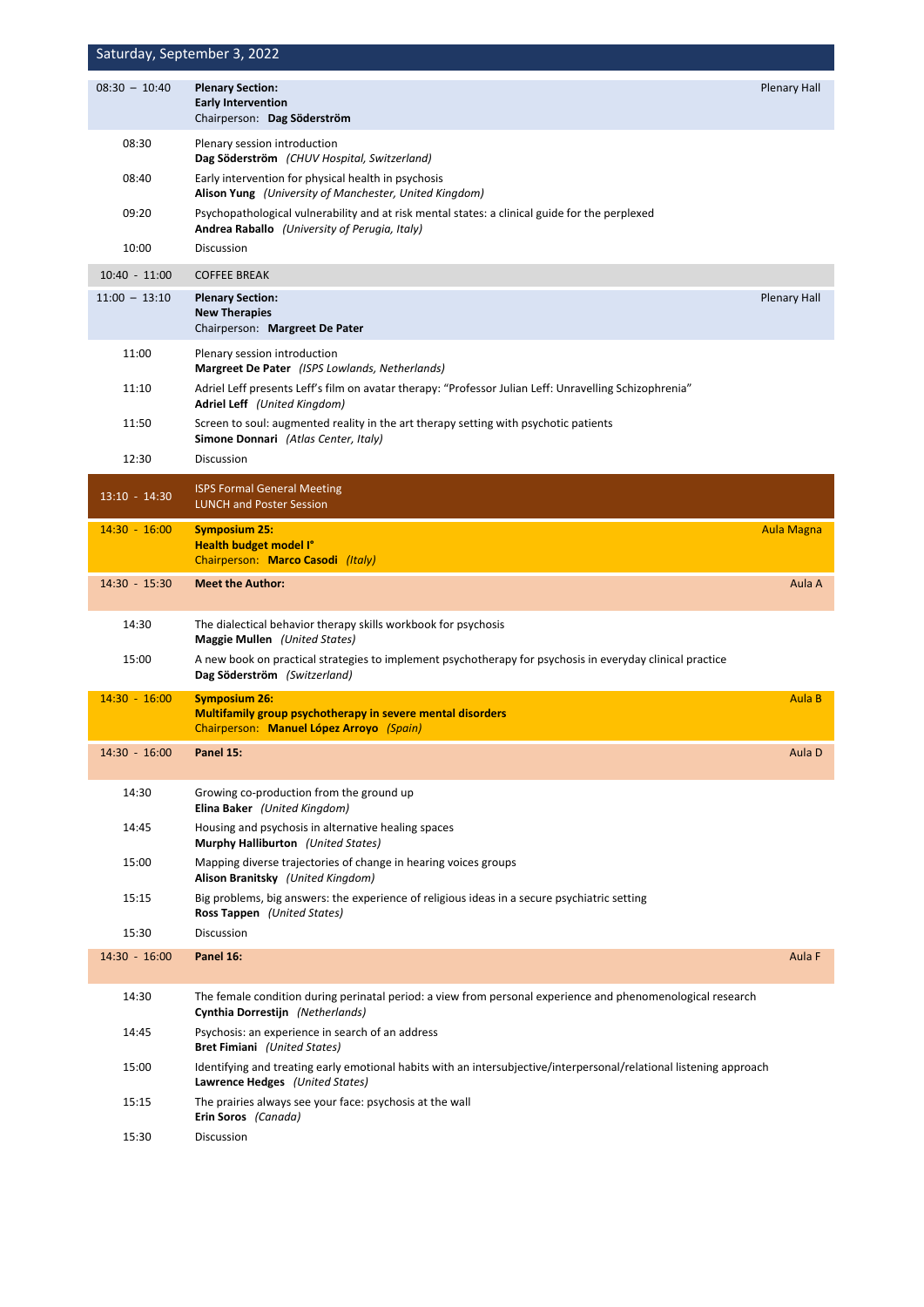| $14:30 - 16:00$ | Panel 17:                                                                                                                                                                                         | Aula L            |
|-----------------|---------------------------------------------------------------------------------------------------------------------------------------------------------------------------------------------------|-------------------|
| 14:30           | Mental health networks: ethnographic pathways through practices and everyday narratives of community psychiatry<br>Elisa Rondini (Italy)                                                          |                   |
| 14:45           | Closing asylum in Romania. 30 years after and the experience in a therapeutic communities<br>Carmen Scripcaru (Romania)                                                                           |                   |
| 15:00           | Deconstruct what works: open healing spaces<br>Anuradha Sovani (India)                                                                                                                            |                   |
| 15:15           | Open healing spaces<br>Germana Spagnolo (Italy)                                                                                                                                                   |                   |
| 15:30           | <b>Discussion</b>                                                                                                                                                                                 |                   |
| $14:30 - 16:00$ | <b>Symposium 27:</b><br>Psychodynamic group psychotherapy in early psychosis intervention services<br>Chairperson: Branka Restek-Petrović (Croatia)                                               | Aula 1            |
| $14:30 - 16:00$ | <b>Symposium 28:</b><br>Looking for the lost context of recovery. The construction of helping landscapes. Possibilities and hinders<br>Chairperson: Inger Beate Larsen (Norway)                   | Aula <sub>2</sub> |
| 14:30 - 16:00   | <b>Workshop:</b><br>Collective project: our lives, our meds-- 'Psychosis' beyond medication<br>Milena Gioia (Canada)                                                                              | Aula 3            |
| 14:30 - 16:00   | <b>Workshop:</b><br>Finding comfort in strangeness through creativity<br><b>Kirsty Toal</b> (United Kingdom)                                                                                      | Aula 4            |
| $16:00 - 16:30$ | <b>COFFEE BREAK</b>                                                                                                                                                                               |                   |
| $16:30 - 18:00$ | <b>Symposium 29:</b><br>Health budget model II°<br>Chairperson: Marco Casodi (Italy)                                                                                                              | <b>Aula Magna</b> |
| $16:30 - 17:30$ | <b>Workshop:</b><br>Review: SEE ALL OF ME. Experiences and use of an online educational program, which allows insight from the inside<br>perspective of psychosis.<br><b>Olav Lokvik</b> (Norway) | Aula A            |
| $16:30 - 18:00$ | Panel 18:                                                                                                                                                                                         | Aula B            |
| 16:30           | Origami as a tool of co-constructing healing spaces<br>Toshiko Kobayashi (United States)                                                                                                          |                   |
| 16:45           | Te reo orooro – An indigenous mãori perspective on hearing voices<br><b>Feinsilver Award Winner</b><br>Jason Haitana (New Zealand)                                                                |                   |
| 17:00           | A lived experience within an art therapy group<br>Andrew Locke (United Kingdom)                                                                                                                   |                   |
| 17:15           | Sailing and changing<br>Federico Russo (Federico Russo)                                                                                                                                           |                   |
| 17:30           | <b>Discussion</b>                                                                                                                                                                                 |                   |
| $16:30 - 18:00$ | Panel 19:                                                                                                                                                                                         | Aula D            |
| 16:30           | Case management: transition as a healing space?<br>Jean-Brice Mollot (Switzerland)                                                                                                                |                   |
| 16:45           | Psychosis in prison: what are the possible treatments?<br>Sandra Santomauro (Italy)                                                                                                               |                   |
| 17:00           | Participatory work in mental health care - a way to create new spaces in society<br>Nika Soderlund (Sweden)                                                                                       |                   |
| 17:15           | The features of a healing space: some considerations about therapeutic factors<br>Roberto Zucchini (Italy)                                                                                        |                   |
| 17:30           | <b>Discussion</b>                                                                                                                                                                                 |                   |
| $16:30 - 17:40$ | <b>Panel 20:</b>                                                                                                                                                                                  | Aula F            |
| 16:30           | ISPS and ethics: a conversation<br><b>James Marley</b> (United States)                                                                                                                            |                   |
| 16:45           | New intervention in children eating disorder<br>Francesca Menaldo (Italy)                                                                                                                         |                   |
| 17:00           | Could a classical condition intervention ameliorate psychotic symptoms? Evidence from a brief intervention focused on<br>improving self-esteem<br>Almudena Trucharte (Spain)                      |                   |
| 17:15           | Identity confusion in a patient with delusional misidentification<br>Igor Pietkiewicz (Poland)                                                                                                    |                   |
| 17:30           | <b>Discussion</b>                                                                                                                                                                                 |                   |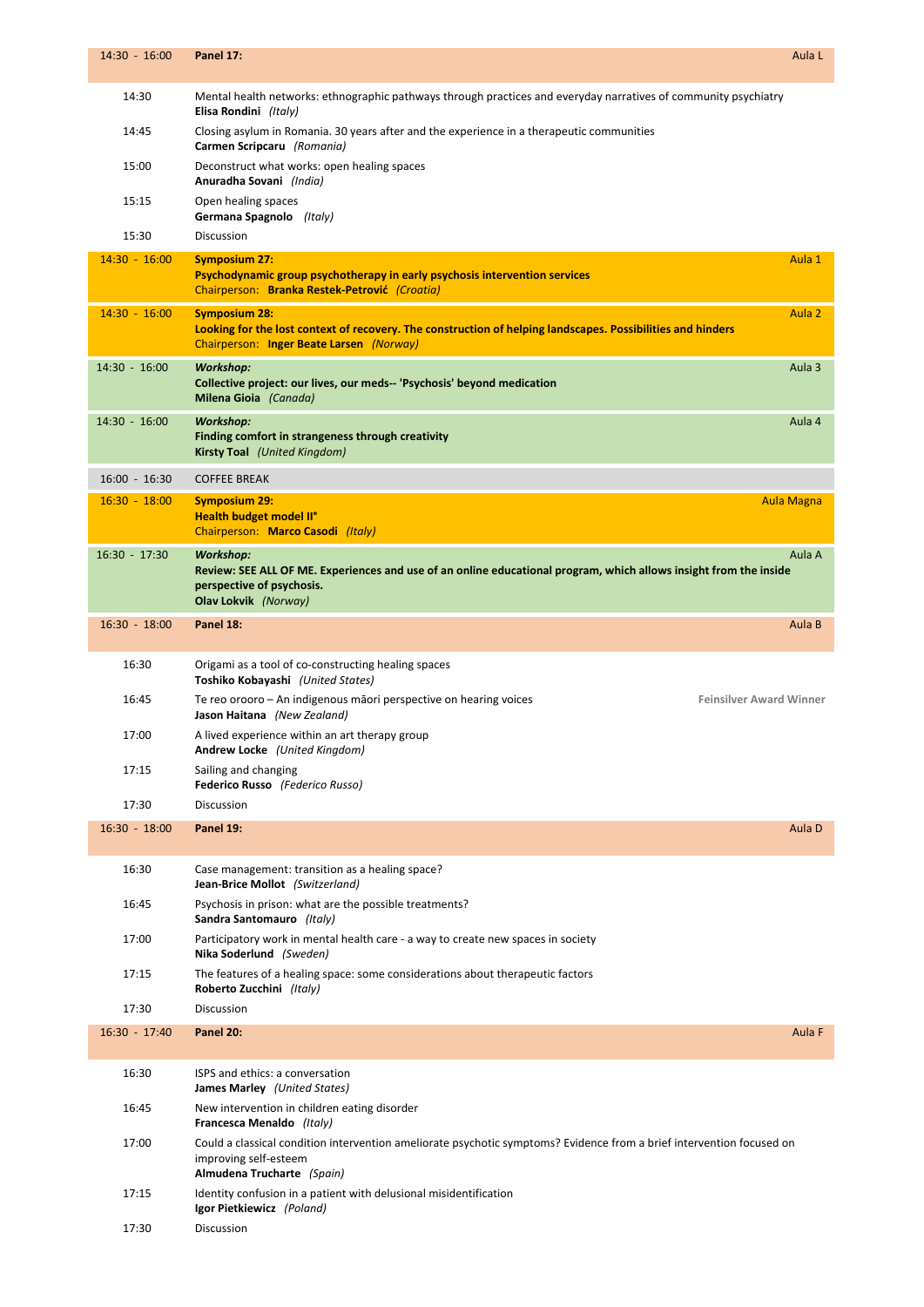| $16:30 - 18:00$ | Panel 21:                                                                                                                                                                                            | Aula L |
|-----------------|------------------------------------------------------------------------------------------------------------------------------------------------------------------------------------------------------|--------|
| 16:30           | Therapeutic relational psychiatry and the liminal space: the healing potential of the psychiatric consultation as a co-created<br>place of safety<br>Christopher Findlay (United Kingdom)            |        |
| 16:45           | Psychological resistance to the use of logic in cognitive-behavioral therapy for psychosis<br>Michael Garrett (United States)                                                                        |        |
| 17:00           | The misdiagnosis of extraordinary experiences<br>Denise Maratos (United States)                                                                                                                      |        |
| 17:15           | The light<br>Jeanny Severijns (Netherlands)                                                                                                                                                          |        |
| 17:30           | Discussion                                                                                                                                                                                           |        |
| $16:30 - 18:00$ | Meeting of the ISPS Psychoanalytic group:                                                                                                                                                            | Aula M |
|                 |                                                                                                                                                                                                      |        |
| $16:30 - 18:00$ | <b>Symposium 30:</b><br>The TIPS-study: 25 years of early intervention (EI) in first episode psychosis (FEP). From project to regular clinical service<br>Chairperson: Jan Olav Johannessen (Norway) | Aula 1 |
| $16:30 - 18:00$ | <b>Symposium 31:</b><br>Living on the edge of society: gross underachievement and symptom poor schizophrenia<br>Chairperson: Lars Nilsson (Denmark)                                                  | Aula 2 |
| $16:30 - 18:00$ | <b>Symposium 32:</b><br><b>Round Table on art therapy and psychosis</b><br>Chairperson: Beate Albrich (Czech Republic)                                                                               | Aula 3 |

## **HEALING SPACES – 1st** *International Festival of Arts Therapies for Psychosis*

| $18:00 - 19:30$ | <b>Workshops:</b>                                                                                                                       |
|-----------------|-----------------------------------------------------------------------------------------------------------------------------------------|
|                 | Being there/ Beyond the garden<br>Carlo Coppelli (Italy)                                                                                |
|                 | Connecting with self and other through movement, dance and symbol<br>Mary Coaten (United Kingdom)                                       |
|                 | Community garden as healing spaces within the dense city<br>David Grohmann (Italy)                                                      |
|                 | Insolitart workshop<br>Jolanda Fernández Fernández Ruiz (Spain)                                                                         |
|                 | Poetry therapy: my unique experiences<br>Denise Maratos (United States)                                                                 |
|                 | The moveable healing space: the positive psychology scavenger hunt!<br>Tomas Fogl - Peggy Hickman (Canada)                              |
|                 | Together we are stronger - Group work with the six coping strategies of BASIC Ph (Mooli Lahad)<br>Sonja Narr - Patric Tavanti (Germany) |
|                 | Translational amniotic embrace with translational music (432 Hz)<br>Associazione Umanitaria il Chicco (Romania)                         |
|                 | Performances:                                                                                                                           |
| 18:00           | It's always tù time (Workshop/ Performance)<br>Academy of Fine Arts, Rome - Centro Diurno Monte Tomatico, Asl RM1 (Italy)               |
| 20:30           | Camille: theater piece created from the letters of Camille Claudel<br>Auriga, Astra Lanz, Scenografie Borderart (Italy)                 |
| 20:30           | <b>Collective healing sculpture</b><br>Miriam Berges - Melanie Schramm (Germany)                                                        |
|                 | Video / Films:                                                                                                                          |
| 20:30           | Professor Julian Leff: Unravelling Schizophrenia<br>Adriel Leff (United Kingdom)                                                        |
| 20:30           | Our lives our meds psychosis beyond medication<br>Milena Gioia - Marie Helene Panniset (Canada)                                         |
|                 |                                                                                                                                         |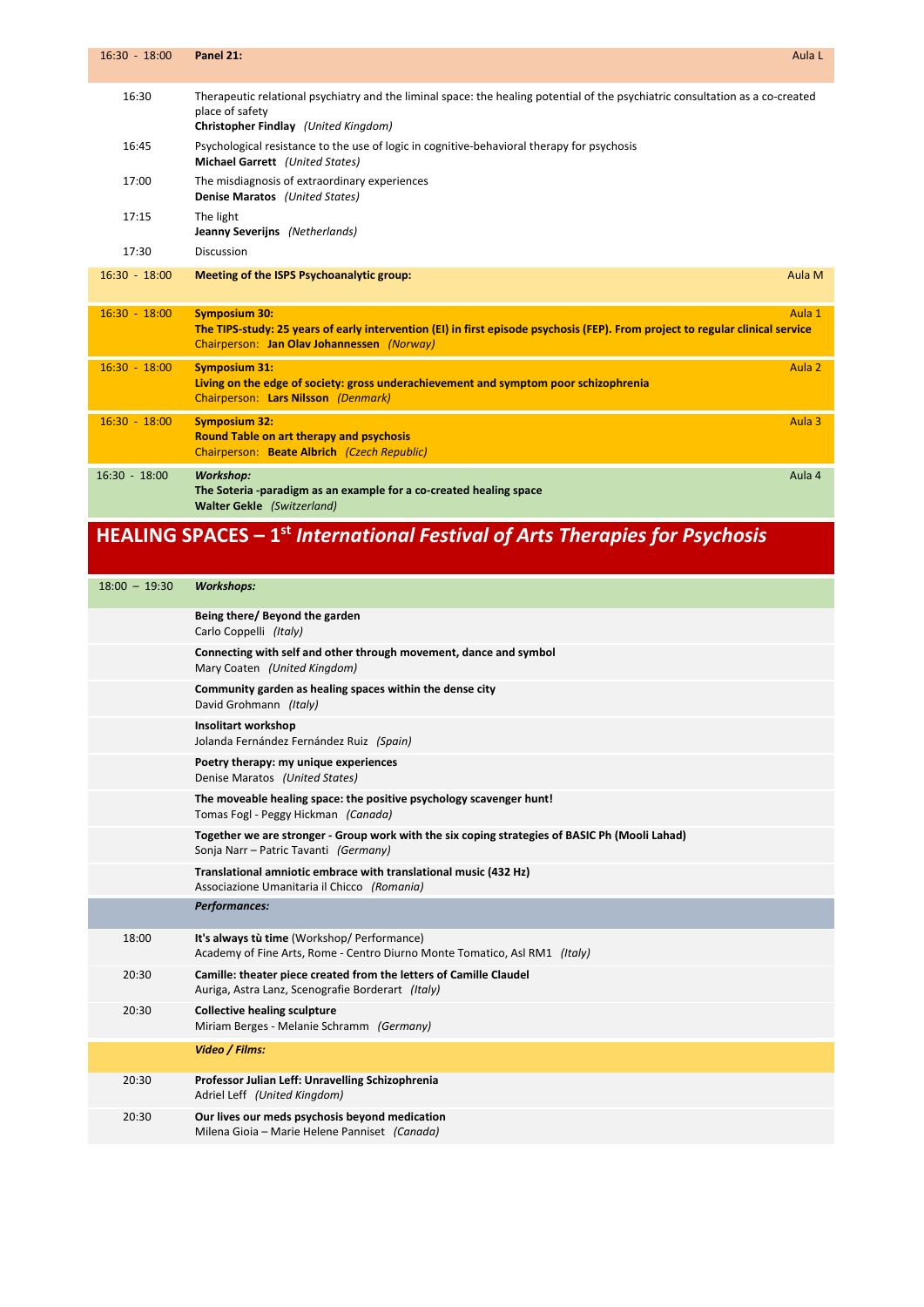#### *Art Exhibitions:*

#### **Logbooks/Diari di bordo** La Redancia – Neomesia *(Italy)*

**My life which is reborn in the sacred heart of Jesus**

Luigi Bestiaccia *(Italy)* **Searching for existance**

Miriam Berges *(Germany)*

**Signs…tracks…evidence of Life** Auriga ‐ Casa Colonica *(Italy)*

**Suspended works** Luca Rossi *(Italy)*

**The birth of the transitional subject**  Istituto Gaetano Benedetti *(Italy)*

**The painted angel: outsider art as self /therapy. A solo exhibition of the work of Angelo Brugnoni** Carlo Coppelli *(Italy)*

**The Tree of memories is black and the sky is blue. The art of art therapists** Carlo Coppelli – Marco Panizza *(Italy)*

#### *Installations:*

**Beyond the storm** La Redancia – Neomesia *(Italy)*

**Black dawn/Black down** Auriga ‐ Collettivo artistico Borderart *(Italy)*

**Creations without authors around amniotic therapy**  Cats, Snails, Earth, Wind, Water, Sun, Skin & Amniotic Operators *(Italy)*

**Digital art therapy**  Simone Donnari, Atlas *(Italy)*

**Discovering truth from conflicting perspectives** Emily Burfoot *(England)*

**The art therapy in Italy** Rosa Santoro, Apiart *(Italy)*

Maria Rosa Scudellari *(Italy)*

**Theotherseesme/Laltrovedame** Danilo Fiorucci *(Italy)*

**Walking through Porta Nigra** Benedetta Galli *(Italy)*

**We are here! Create a space of connection** Francesca Ladani ‐ Camelia Georgeta Corlatanu *(Italy)*

**The house of paper dolls** Museo Archeologico Nazionale dell'Umbria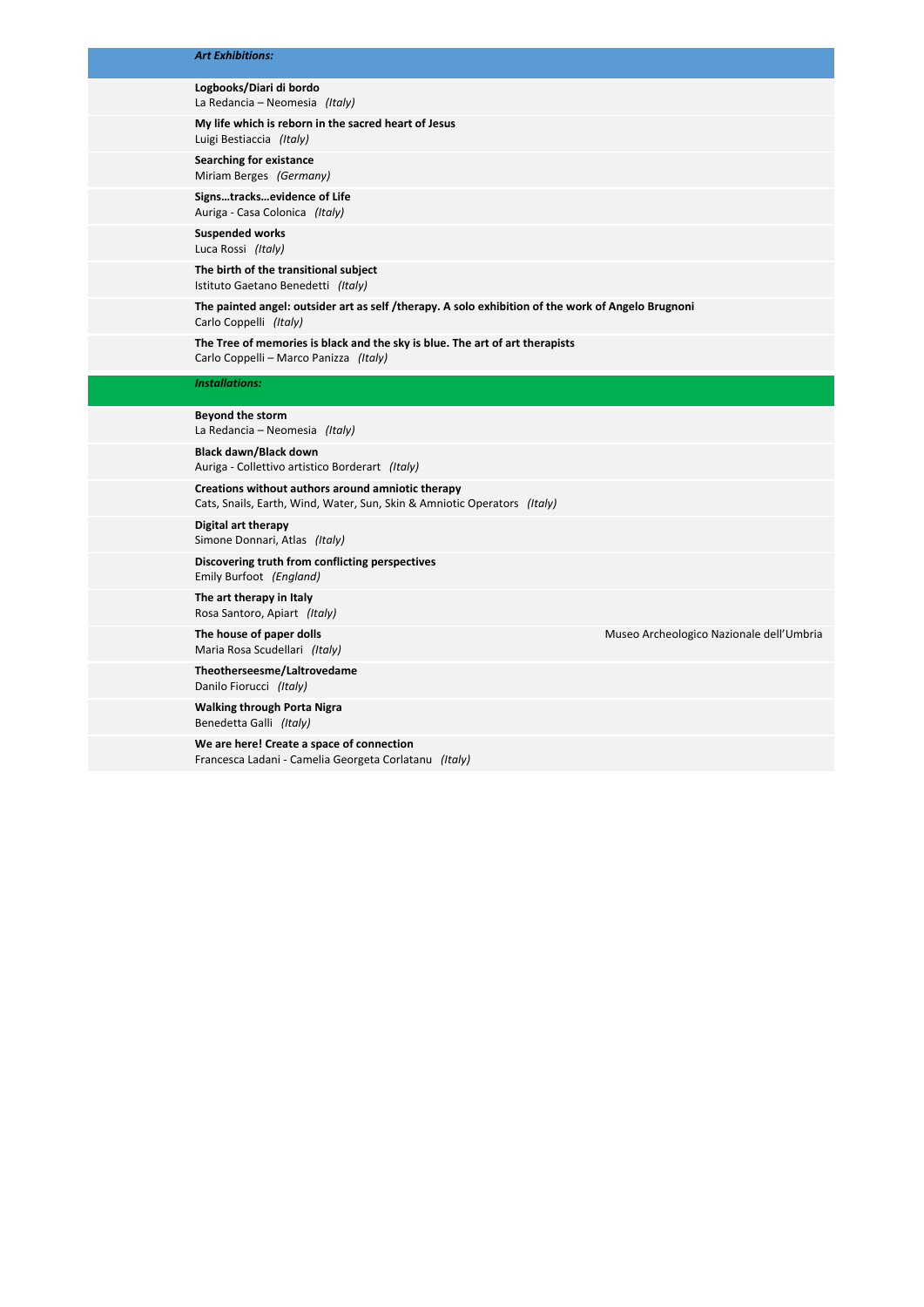| Sunday, September 4, 2022 |                                                                                                                                                                       |                   |
|---------------------------|-----------------------------------------------------------------------------------------------------------------------------------------------------------------------|-------------------|
| $08:30 - 10:00$           | <b>Symposium 33:</b><br>From old theories to collective wisdom: creating a paradigm shift with the wisdom of the trialogue<br>Chairperson: Pat Wright (United States) | <b>Aula Magna</b> |
| $08:30 - 10:00$           | <b>Symposium 34:</b><br><b>Open dialogue in Spain and Latin America</b><br>Chairperson: Enric Garcia Torrents (Spain)                                                 | Aula A            |
| $08:30 - 10:00$           | Panel 22:                                                                                                                                                             | Aula B            |
| 08:30                     | Mountaintherapy as a community psychotherapy intervention in psychosis<br>Alessandro Coni (Italy)                                                                     |                   |
| 08:45                     | Psychodynamic multifamily groups for severe mental illness. systematic implementation in six community mental health<br>centers                                       |                   |
| 09:00                     | Antonio Maone (Italy)<br>Vamos a aprender: la formazione in psicoanalisi multifamiliare nel DSM di Cagliari<br>Mariantonietta Masia (Italy)                           |                   |
| 09:15                     | Multifamily psychoanalysis and its applicability in contexts of disability care<br>Livia Spada (Italy)                                                                |                   |
| 09:30                     | Discussion                                                                                                                                                            |                   |
| $08:30 - 10:00$           | Panel 23:                                                                                                                                                             | Aula D            |
| 08:30                     | Multiple dependent state sampling inspection plan based on mean of Lindley distribution<br>Shovan Biswas (India)                                                      |                   |
| 08:45                     | Mania-the express for hope<br>Daria Dembinska-Krajewska (Poland)                                                                                                      |                   |
| 09:00                     | Has our love affair with randomized controlled trials blinded us to its limitations regarding psychosis research?<br><b>Burton N. Seitler</b> (United States)         |                   |
| 09:15                     | Comparative study of different time series modellings<br>Uday Shankar (India)                                                                                         |                   |
| 09:30                     | Discussion                                                                                                                                                            |                   |
| $08:30 - 10:00$           | Panel 24:                                                                                                                                                             | Aula F            |
| 08:30                     | Spiritual emergence at CIIS: peer support in an academic setting<br>Michelle Boyle (United States)                                                                    |                   |
| 08:45                     | The role of narratives in recovery from negative symptoms<br>Mrs Nienke Moernaut (Belgium)                                                                            |                   |
| 09:00                     | Blending worlds: interactions of care and control in community mental health care<br>Martin Novak (Czech Republic)                                                    |                   |
| 09:15                     | Social satisfaction and living alone as predictors of personal recovery after psychosis<br><b>Patricia Turner</b> (United States)                                     |                   |
| 09:30                     | Discussion                                                                                                                                                            |                   |
| $08:30 - 10:00$           | <b>Symposium 35:</b><br>Building therapeutic spaces for racist patients: challenges, conditions and opportunities for change<br>Chairperson: Micol Ascoli (China)     | Aula <sub>L</sub> |
| $08:30 - 10:00$           | <b>Symposium 36:</b><br>Art therapy in psychiatric hospital in Monaco (CHPG & UPPM)<br>Chairperson: Sabrina Mazzola (France)                                          | Aula 1            |
| $08:30 - 10:00$           | <b>Symposium 37:</b><br>Integration between body, emotions and thoughts in the healing process of psychosis<br>Chairperson: Monika Elisabeth Ronge (Italy)            | Aula <sub>2</sub> |
| $08:30 - 10:00$           | <b>Symposium 38:</b><br>Feelings of Anderssein in schizophrenia spectrum disorders<br>Chairperson: Helene Stephensen (Denmark)                                        | Aula 3            |
| $08:30 - 09:45$           | Panel 25:                                                                                                                                                             | Aula 4            |
| 08:30                     | Climate change: an important focus for early intervention in mental health<br>Philippe Conus (Switzerland)                                                            |                   |
| 08:45                     | Psychosis-like experiences and resilience: a systematic and critical review of the literature<br>Joseph S. DeLuca (United States)                                     |                   |
| 09:00                     | High-standard mental health care in refugees suffering from psychosis<br>Heinrich Graf von Reventlow (Germany)                                                        |                   |
| 09:15                     | Discussion                                                                                                                                                            |                   |
| $10:00 - 10:30$           | <b>COFFEE BREAK</b>                                                                                                                                                   |                   |